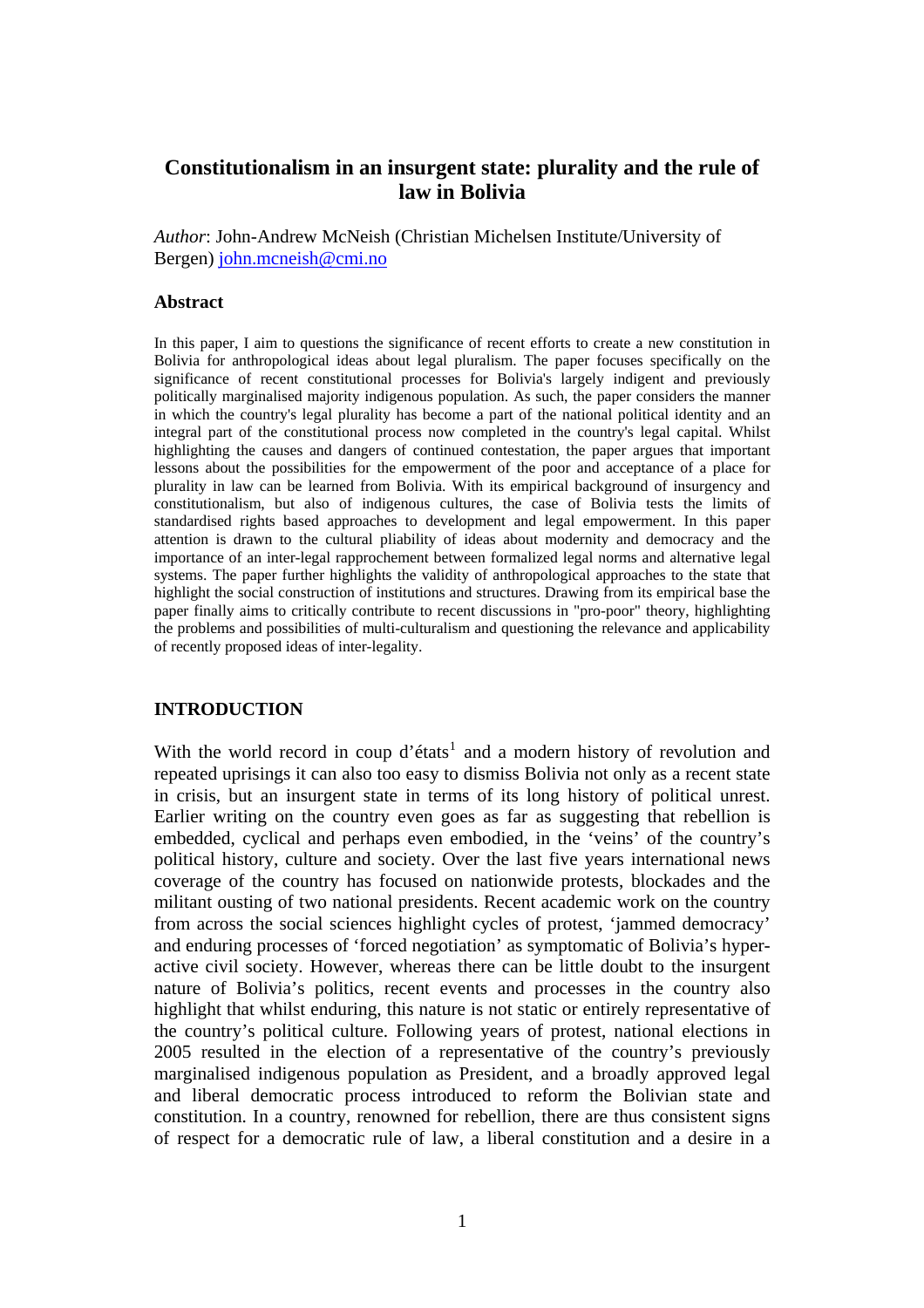period of post-crisis to press through reform, rather than revolt against the structures of the nation-state.

In this chapter, I study the background to this apparent contradiction and trace and discuss the opportunities and constraints produced by recent efforts to create a new constitution in a state of enduring insurgency. I will focus specifically on the significance of recent constitutional processes for Bolivia's largely indigent<sup>[2](#page-27-1)</sup> and previously politically marginalised majority indigenous population. These are processes of reform that have created as much division as they have inclusion, and as such the essay attempts to respond to the question: What value does constitutionalism have for legal empowerment in a persisting context of 'insurgency'? I describe and consider the manner in which the country's plurality has become a part of the national political identity and an integral part of the constitutional process. Whilst far from free from controversy or opposition, I argue that important lessons – about the possibilities for the empowerment of the poor and acceptance of a place for plurality in law – can be learned from this important case study. With its history of insurgency and constitutionalism, but also of indigenous cultures, the case of Bolivia tests the limits of standardised approaches to development and legal empowerment. I also draw attention to the cultural pliability of ideas about democracy and the inevitability in Bolivia of a *rapprochement* between formalized legal norms and alternative legal systems. The paper further highlights the validity of academic insights that highlight the social construction of state institutions and structures and the need to redraw definitions of a social pact. Drawing from an empirical base of anthropological study and historical reflection the paper aims to contribute to recent discussions about pro-poor policy, highlighting the contradictions and possibilities of multi-culturalism and questioning the relevance and applicability of ideas of good governance.

# **AN EXPERIMENT IN LEGAL EMPOWERMENT**

On 6 March 2006, the Bolivian Congress approved a law creating the legal basis for a new constitutional assembly. The Law of Convocation was passed by the Congress in response to the demands of Bolivian civil society groups and renewed popular interest in the country regarding a new constitution, an interest that had been growing for over a decade. Towards the end of the 1980s, a political platform for constitutional change, as a route to increased political participation in governmental decision-making and an end to economic marginalisation, gained increasing support from organisations representing indigenous groups in the lowlands and highlands of the country. According to the Andean Information Network, indigenous organisations advocating a *constituyente* (constitutional assembly) 'sought greater participation in the political decisions regarding the use and distribution of land and natural resources, the allocation of state resources, and national development policies'.<sup>[3](#page-27-1)</sup> In the early 1990s proposals had been made by indigenous communities for the formation of an "assembly of nations", an institutional entity they claimed would allow for the better representation of their interests. Reforms were also made to the national constitution and efforts made to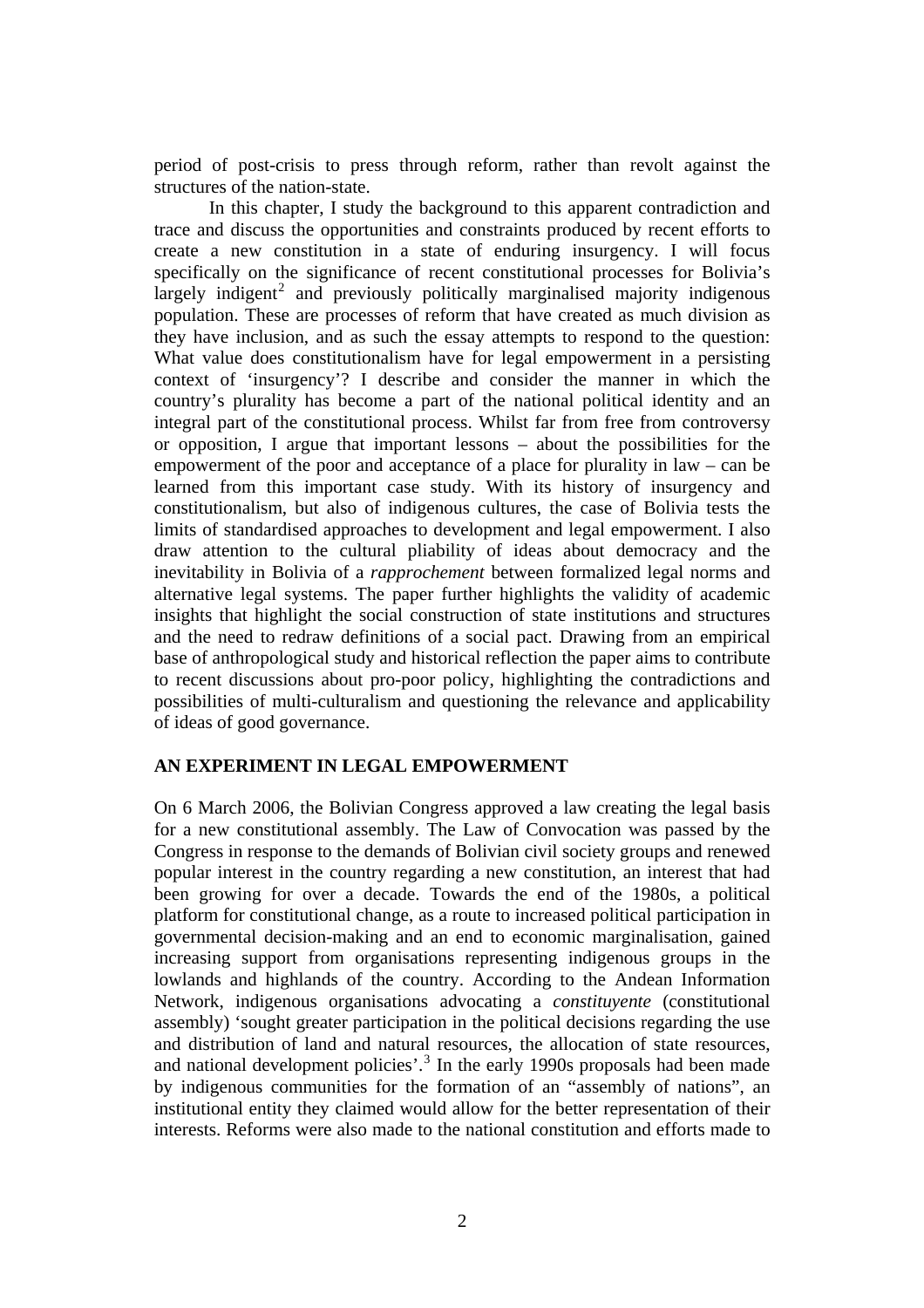decentralise funds and powers for local development and political decisionmaking. However, whereas participation increasingly became a part of the official political rhetoric of the Bolivian government in the course of the 1990s, the general perceptions of Bolivians, and most centrally the country's majority indigenous population, was that in practice the government was overly managing the new legal spaces created at different levels within the state.

These frustrations combined with the real possibilities created by the popular participation and decentralisation reforms created new political possibilities. Most importantly it provided the conditions for the transformation of indigenous and peasant unions, most notably the coca-growers union led by Evo Morales Ayma, into political parties aimed at removing the racist limitations of national elites and transforming popular participation in government. The Movement for Socialism (MAS) rapidly became the main opposition party in Congress. Following the violence inflicted upon protesters by the Gonzalo Sanchez de Lozada government and the ensuing crisis of governance in the country, Morales united the Left and other opposition parties and won the elections with 54 percent of the vote. With the Morales win, the project of a new constitutional assembly became a political reality.

The constituent assembly launched in 2006 was conceived of as 'by and for the people' and MAS was careful to present it that way throughout the presidential campaign. Whilst given little public discussion, the new government's cooperated with lawyers and legal scholars based at the National Electoral Court (CNE) and the National Project for the Constitutional Assembly. In this work considerable inspiration and influence was drawn from radical legal scholarship rooted in Kantian "cosmopolitan" philosophic ideas that emphasise the empowered role of the citizen. The Law of Convocation<sup>[4](#page-27-1)</sup> which created the assembly process, asserts that the government itself cannot intervene in the process and that when the constitution is rewritten by the assembly, it must be approved by a  $2/3<sup>rd</sup>$  majority in a nationwide referendum. And in case this new constitution (created by the assembly) is rejected in the referendum, the old one will continue to be used instead. The date set for the election of *asambleístas* (representatives chosen to re-write the constitution) was 2 July of the same year and gave the assembly the power to write the new constitution. It stipulated that the assembly's activities be known to the public and set the tenure of the assembly to a maximum of one year (Dangl 2007: 203).

According to the Law for the Constitutional Assembly, at least 30 percent of those elected to the assembly were to be women. The Assembly was furthermore to be created out of the participation of representatives, 70 of whom were to be elected through uninominal registration (two by the first majority vote, one by the second), followed by five representatives from each of the departments in the country. The rules set for the assembly also stipulated that the eventual approval of the articles of the constitutions would require a 2/3 vote of support. Following the design of the make-up and voting procedure of the assembly, with the election of the *asambleístas* it was decided that a total of 21 commissions be created to discuss the different elements to be included in the final version of the Constitution. These commissions can be categorised into four basic groups. The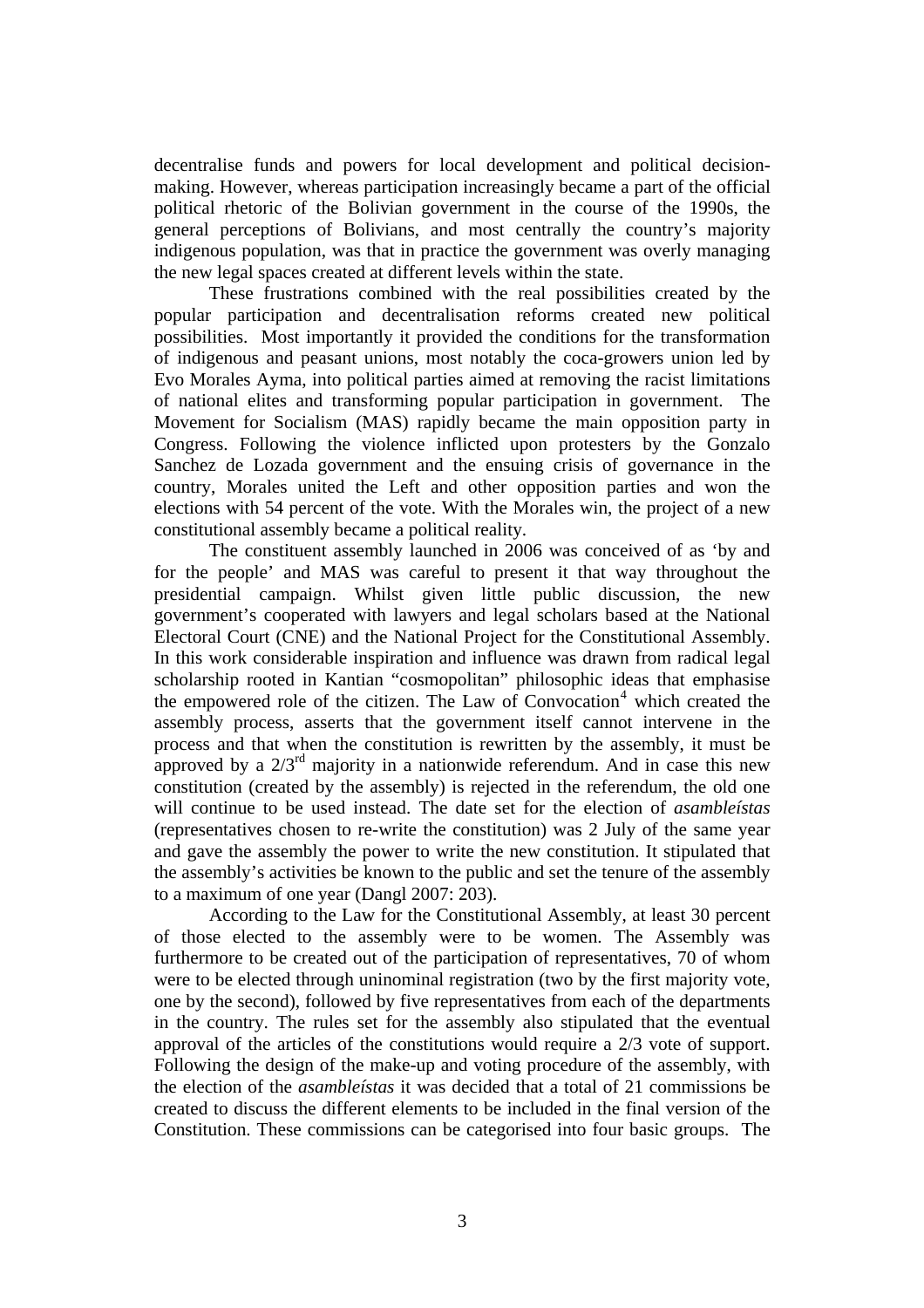first set of commissions were aimed at reforming the basic formation of the government – its theoretical foundations, the structure of the State, the division of power between the branches of government and between the federal, departmental, and local governments. The second set of commissions focused on the identity of the Bolivian people and their rights – i.e. criteria for Bolivian citizenship and rights and responsibilities of citizens, including education (as a right of all citizens), and social development. The third set dealt with development and natural resources– gas and oil, mining and metallurgy, water and energy resources, coca, land and territory, as well as rural and lowland development and economic development and finances of the State. The final set of commissions were aimed at forming agreements on international relations – including borders, security, and questions of national defence.

The work of each of these popular assembly commissions was exhaustive in trying to bring together different ideas, visions and arguments for change. The Economic Development Commission alone reported that it had received 369 proposed articles from all over the country. Most proposed articles were a few lines to a paragraph or two in length. Each commission, composed of up to three dozen representatives, had to review, debate, and decide on every proposed article. At the end of its one year mandate over 7000 proposals had been made, bringing together the perspectives of government supporters, opposition and *asambleístas* that claimed not to be aligned with any political party. Although, as I will shortly explain its outcomes continue to be debated, the demanding design of the constitutional assembly generated positive democratic approval across the country's political spectrum. Indeed, in 2007 a United Nation's study found that 74 per cent of the public would approve the constitution if the government, civic groups, prefects, and social movement leaders managed to cooperate.<sup>[5](#page-27-1)</sup>

### **THE 'PROPOSAL' FOR A NEW POLITICAL CONSTITUTION**

As a result of the heated engagement of the *asambleístas* and disagreements within and between MAS and the opposition, led by the PODEMOS party, the results of the constitutional assembly were delayed by four months until September 2007. However, despite delays and continued controversy they arrived at a consensus (on 250 articles plus the 517 other articles on which majority and minority proposals were delivered) which has subsequently allowed the Morales administration to assemble the necessary mandate with which to draft a proposal for a new Political Constitution of the State of Bolivia (CPE 2007). While the circumstances of the launch of this proposal from an army base is telling of the sensitive and still contested nature of agreements, on December 15, 2007 the legislative assembly of Bolivia ratified a draft of a new National Constitution (Constitution Política del Estado, CPE) proposed by President Morales Ayma and delegates belonging to his governing political party, the Movement for Socialism (MAS). Following its passage through the legislative assembly and the judiciary, the future and eventual approval of the draft Constitution will now be determined by its submission to a national referendum in late 2008. If it survives this lengthy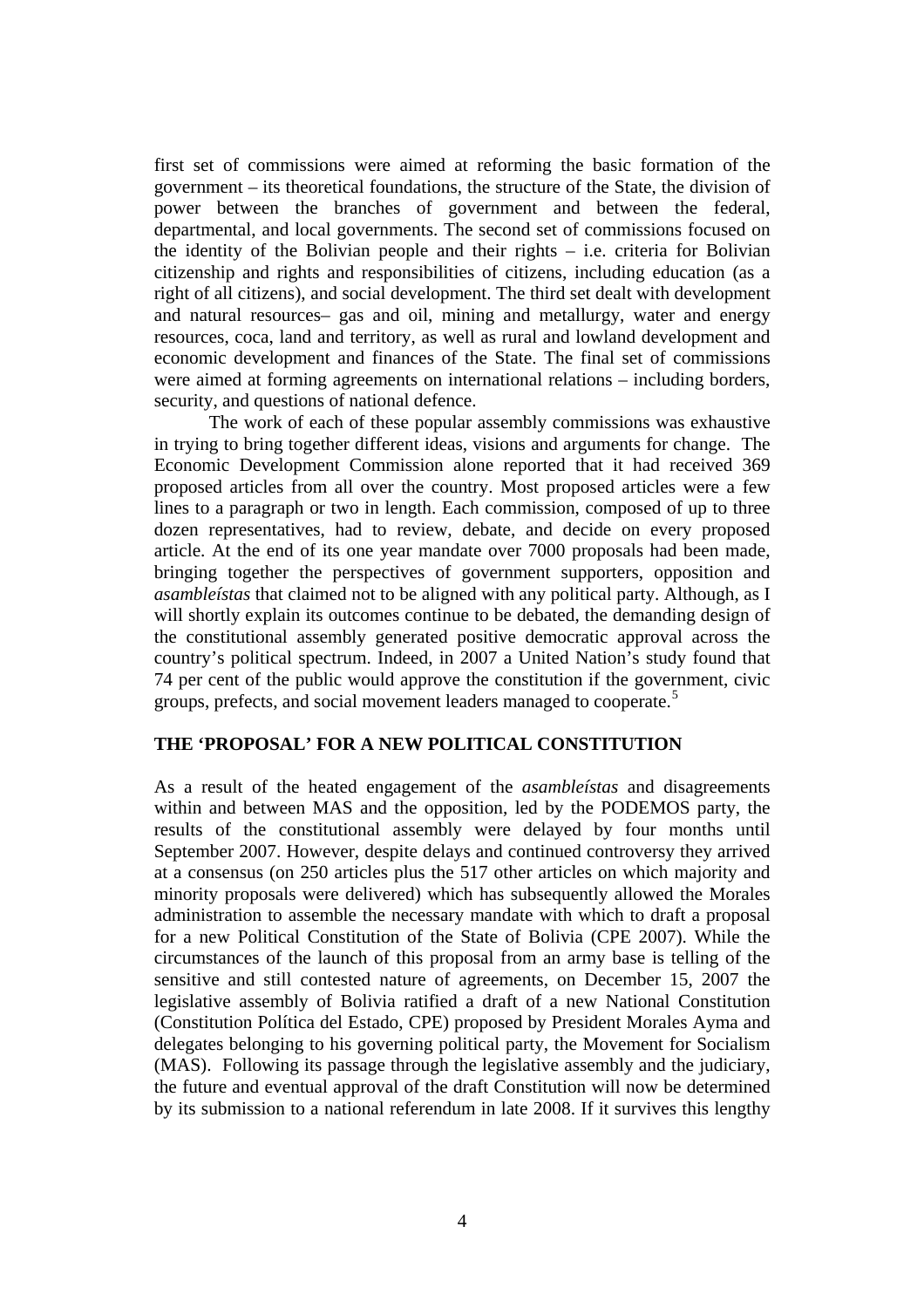process of evaluation and approval, the text of the proposed constitution promises to deliver the legal basis for the formation and identity of a new Bolivian state.

Flamboyantly the opening pages of the new constitution claim to this effect the aim of establishing 'a state based on respect and equality between all, with the principles of sovereignty, complementarity, solidarity, harmony and equity in the distribution and redistribution of the social product (producto social), where the main aim is to live well (*vivir bien*); with respect to the economic, social, judicial, political and cultural plurality of inhabitants; in collective coexistence with access to water, work, education, health and housing for all'. As such, the CPE claims to leave behind the colonial, republican and neoliberal states and assumes the 'historic right to collectively construct a singular social state based on communitarian pluri-nationalism, which integrates and articulates the proposition of advancing towards a democratic, productive State that assists and inspires a peace committed to integrated development and the free determination of all peoples'. In the following pages of the CPE the expressions of initial idealism are given legal basis through 411 articles reforming the commitments of the earlier constitution of 1967. Aimed at breaking with the established model of government in the country and the formation of a pluri-national state (*estado pluri-nacional*) [6](#page-27-1) , its supporters within the government claim that the new Constitution is the key to ending the historic marginalisation of the country's majority indigenous population (62 per cent of the population according to the last census, INE 2006) and the formation of a more inclusive pact between the Bolivian state and Bolivian civil society.

With regards to the country's historically marginalised indigenous majority, of particular note are the articles in the CPE explicitly aimed at strengthening the legal recognition and position of indigenous peoples within the Bolivian state. For example, Article 180 recognises that whilst forming a part of a unitary national judicial system, indigenous leaders have legal jurisdiction over their own population and at an equal level to other organs in the country's judicial hierarchy. This is further supported by Article 191 which states that 'indigenous nations and peoples exercise their own judicial functions and competence via their own authorities and the application of their principles, cultural values, norms and procedures'. Whilst granting this new legal recognition, the same article importantly further stipulates that 'indigenous aboriginal peasant jurisdiction must respect the right to life and the rights established in the new Constitution'. In addition, article 290 states that 'the autonomy of indigenous aboriginal peasant peoples is the expression of the right to self-government and the expression of self-determination of indigenous nations and peoples and peasant communities, the population of which shares territory, culture, history, language, organisation and their own judicial political, social and economic mechanisms'.

Further efforts to reform the existing conditions of the indigenous and wider marginalised peasant communities are made by the inclusion of several articles stating intentions of redistributing government revenues from the newly nationalised hydrocarbon industry, the specified strengthening of gender rights, the direct redistribution of land, the limitation of land ownership, the public ownership of non-renewable natural resources (most importantly hydrocarbons)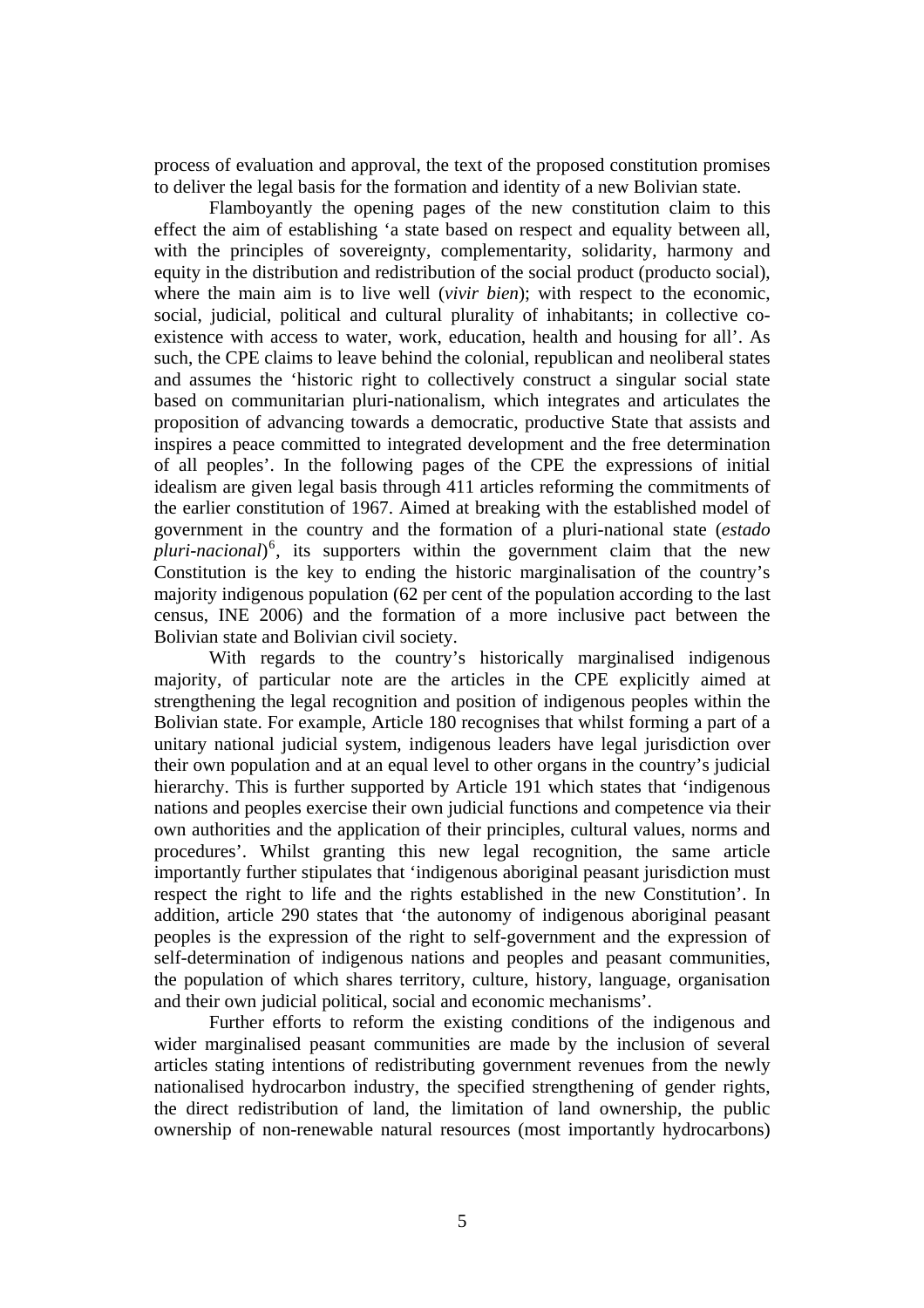and redrawing the political map of the nation through the recognition of political and cultural autonomies (regional, departmental, municipal and indigenous).

## **A LABORATORY FOR LEGAL EMPOWERMENT?**

Reflecting on the processes described above, it is not difficult to see Bolivia as a real-time laboratory in legal and constitutional innovation. However, given the current conditions of continuing violent opposition and contestation in the country it is more difficult to conclude that these legal innovations represent a *de jure* or sustainable legal empowerment of the poor, an expressed goal of the constitutional process. Indeed, with these remaining doubts in mind it is important to further consider to what extent these can have any sustained value in Bolivia's enduring context of political protest and contestation.

Whilst there was cross-party and popular support for the formation of the Constitutional Assembly, the actual process and decision-making of the constitutional assembly was disrupted by persistent scepticism and opposition from sectors of the population threatened by its reformist agenda. In a country with an indigenous majority is 63 per cent, the Constitutional process directly challenges the power and wealth of the country's business elites, centred in the four lowland departments of the *media luna* (half moon) i.e. Trinidad, Santa Cruz, Cochabamba and Tarija, home to the country's wealthiest and whitest population. Reflecting elite interests, the residents in these lowland states where the country's modern agri-business and hydrocarbon reserves are located, have been increasingly militant in response to what they see as the removal of their historic property rights and economic freedoms. Together with conservative business interests in La Paz, the *media luna* have formed a common regional campaign against the constitutional proposals re-designing the identity and nature of the state, against nationalisation and land distribution. In their campaign they demand control over two-thirds of the revenue generated by their regional economies combined with increased political and fiscal autonomy. Bolivian natural gas, all of it located in the country's eastern lowlands, generates millions of dollars of annual revenue that are now disputed in a tug of war between national, regional and local governments. Eastern agrarian and forestry lands constitutes the extractive frontier of an export-oriented economy, and with mineral prices rising in recent years, private cooperatives allied with transnational capital have clashed with the government over its plans to rebuild and nationalise the state-run mining company. Massive deposits of iron-ore in the far-eastern Mutún field (department of Santa Cruz) will soon be exploited by India's Jindal Steel. The new markets in Asia promise a flood of income and the region's resources and territorial power have mobilised expectation and interest amongst local elites into a dangerous frenzy.

With so much at stake the temperatures in the departments of the *media luna* have run to the point where expressions of racism and political loyalties have become ever more extreme. The self-proclaimed 'Camba Nation' of lowland Bolivia now threatens secession from the Andean portion of the country and utilizes the rhetoric of historical disadvantage, multi-culturalism, ethnic difference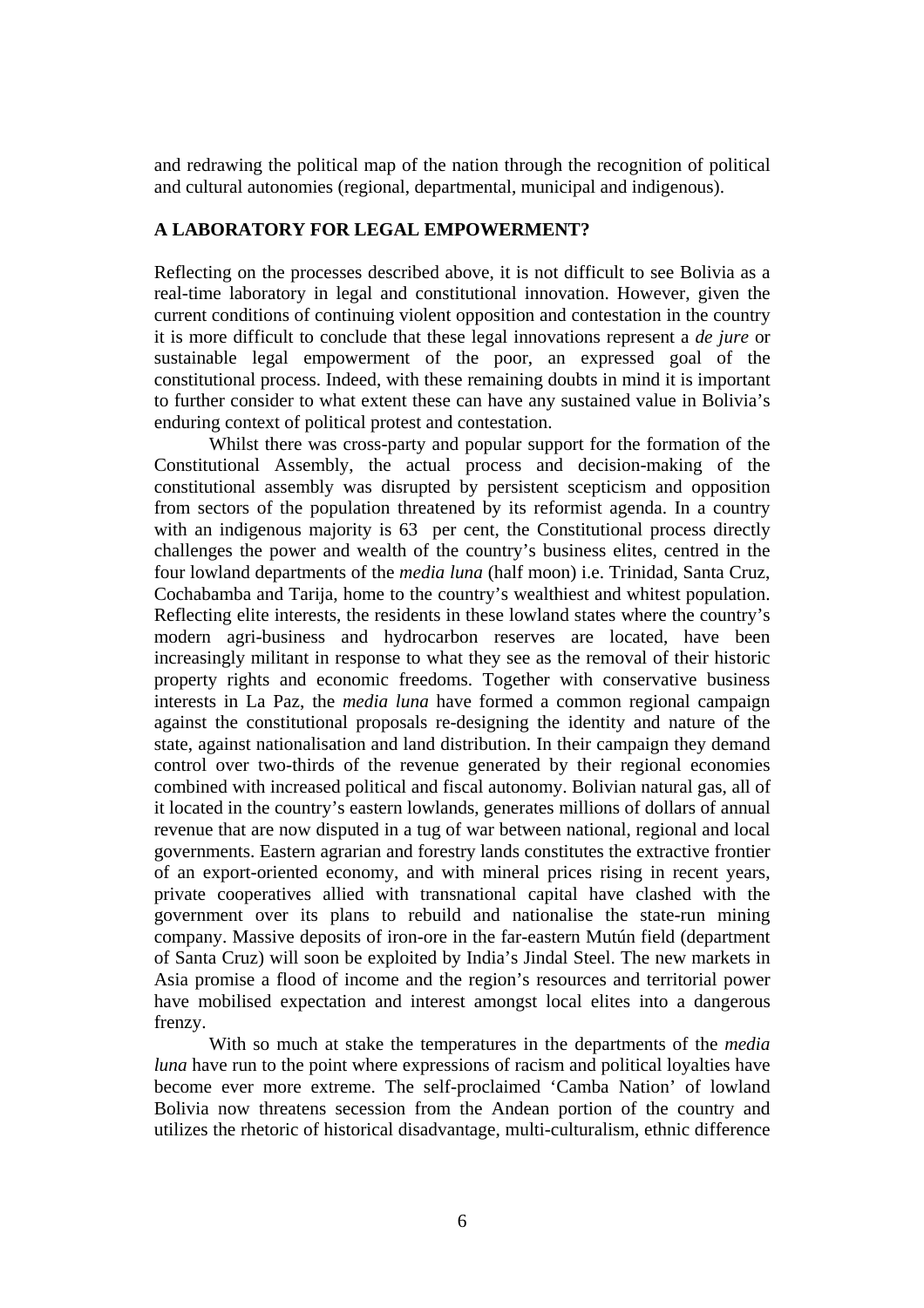and cultural self determination to defend regional interests in benefiting from the exploitation of local hydrocarbon resources and fostering a booming economy in the region (Lowrey 2006). Extremist voices have grown in strength and are becoming increasing intolerant of ethnic difference – differences that also express contrasting political loyalties. These intolerances have been made evident in the public statements of local authorities as well as violence against government supporters. In its 19 December 2007 issue, Brazil's left-of-centre news weekly, *CartaCapital* reports that the mayor of Santa Cruz de la Sierra, Percy Fernández, as saying: '… from the look of things, we'll have to paint our faces and use feathered arrows to be able to exist in this country'. While fistfights have been started by the opposition in Congress, the constitution assembly has witnessed disruptive violence. The most notorious example of political violence expressed by the right is, however, the Cruceñist Youth Union (Unión Juvenil Cruceñista, or  $UJC$ ) attack on peasants and pro-MAS marches<sup>[1](#page-6-0)</sup>. The tactics of violence have been spreading to other urban centres in the *media luna* and connections are being made between wealthy youth, rural paramilitarism, the remnants of the far-right Falange party and the civic committees and 'self-defence committees' of local elite and business leaders.

In an early attempt to respond to opposition and secessionist voices, the MAS government introduced the idea of a referendum on the question of regional autonomies parallel to the referendum responsible for the formation of the constitutional assembly. The referendum, coupled with the assembly election to pacify conservative factions in the eastern departments, asked citizens to vote yes or no on "autonomy", the transfer of power to their departmental government rather than central government. MAS won 135 seats in the assembly while the right-wing PODEMOS won 60, and Unidad Nacional won 11. However, the MAS did not get all they had hoped for- 2/3 of the seats (170 out of the 255) were needed to control the assembly. In the referendum on autonomy for the provinces, the NO to autonomy won 54 per cent and the YES won 46 per cent nationally. This close run race left the Bolivian population and the *media luna* with the impression that there was sufficient support for both their proposals of autonomy. However, whilst the referendum results on autonomy granted greater authority to departmental governments through existing decentralisation measures, the vague wording of the referendum left the further redesign of regional powers to the constitutional assembly. The MAS proposal to the assembly includes four levels of autonomy (departmental, regional, municipal, and indigenous) with equal status and subject to national laws. This was, however, opposed directly by the opposition in the *media luna* who reject the idea of parallel autonomies, and in the interest of continued regional economic control advocate only the idea of departmental autonomy. Blocked in their definition of autonomy by the government proposal and the constitutional assembly's conclusions the regional opposition decided to demonstrate its disgust with the constitutional process through a series of quarrels and protests designed to simply disrupt wider discussion. The constituent assembly entered gridlock in arguments over voting

 $\overline{a}$ 

<span id="page-6-0"></span><sup>&</sup>lt;sup>1</sup> See http://www.la-razon.com/versiones/20070829\_006013/nota\_245\_472727.htm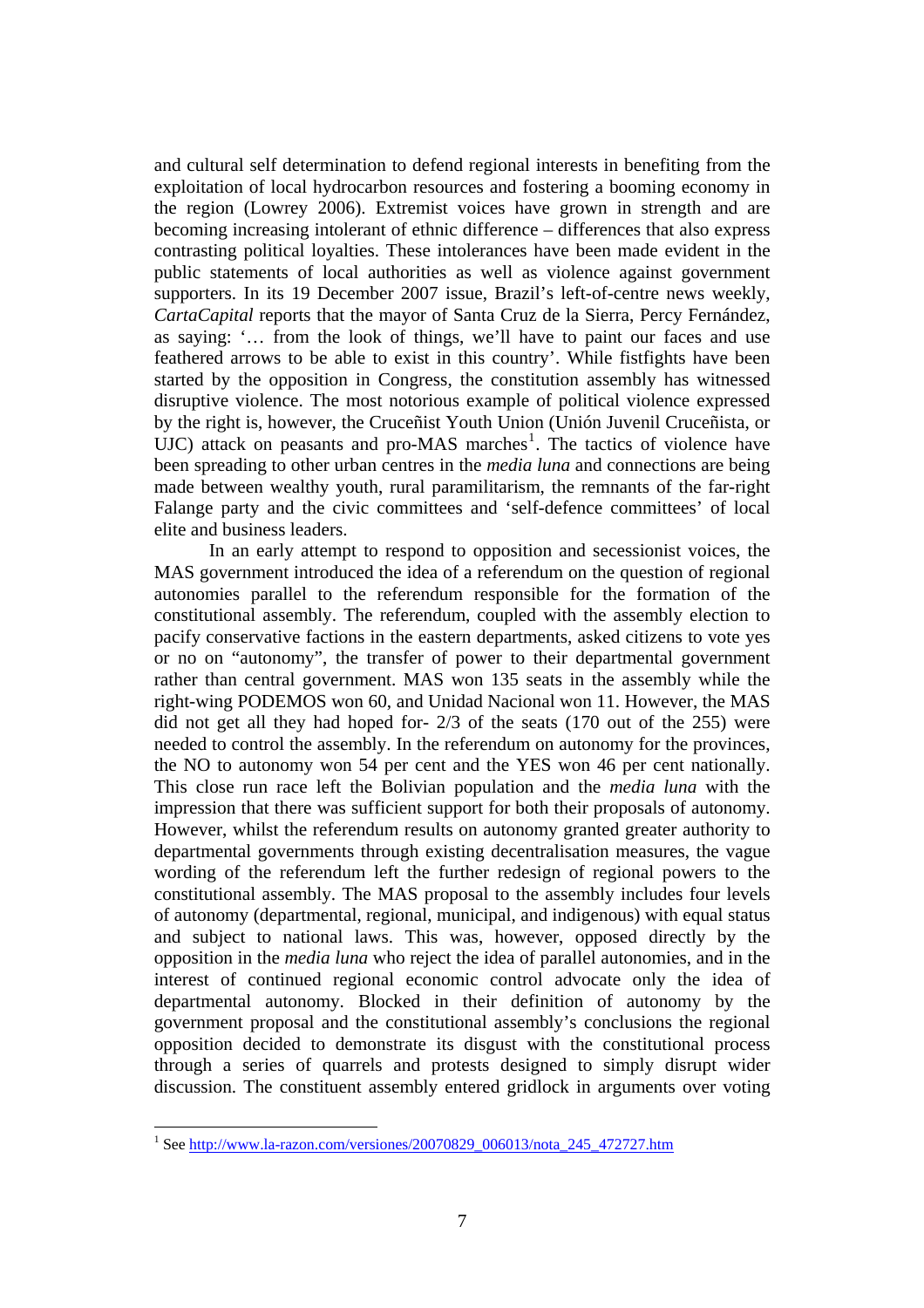procedures. Violent and circular debates over the revived issue of the location of the nation's capital were also used to block the progress of the *asambleístas.* The small colonial city of Sucre, the judicial and historic capital of Bolivia, with the backing of eastern elites proposed to the assembly that the political capital of the country should be moved from La Paz. In refusing to take no for an answer tensions throughout the period of the constitutional assembly remained high, and some sectors demand the transfer of the Assembly to another city, or even its dissolution.

Opposition to the process of the Constitutional Assembly has also come from other sectors of the Bolivian population. Here the principal question and concern with MAS's efforts to ensure its continuing political hegemony over political process in the country. As the election date for the constitutional assembly approached, criticisms emerged about the organisation of the electoral race and the formation of the assembly. Though MAS policies and candidates for the assembly had support, many Bolivians complained that the way in which the elections and assembly were organised excluded the country's social movements. As Jim Shultz, Director of the Democracy Centre in Cochabamba commented in order to qualify to run a candidate in the election, 'Unions, indigenous groups and other social movements had to hit the streets and gather 15,000 signatures each – complete with fingerprints and identification card numbers – in a few weeks' (Dangl 2007: 204). As a result many powerful social and labour organisations outside of political parties were blocked from participating in the election. However, MAS militants were quick to point out that many social and labour groups are operating within the party: of the 50 MAS asambleístas from La Paz, 18 are leaders of labour and social organisations. Many of the MAS politicians belong to unions, indigenous groups, and neighbourhood councils, and some are leaders of coca farmer, miner and student organisations (Ibid, 204).

With the eventual release of the text of the proposed new constitution in December 2007, the violence of the opposition has continued to grow. Disputes over the content of the text have aggravated political conflict and led to the deaths of three people. Opposition and conservative sectors including the *media luna*, who boycotted the Senate's vote on the Constitution, have continued their claims for autonomy, and denounced the text claiming the procedure of its passage was illegal, passed with only a third of constituent delegates absent. Despite inclusive wording of the text, opponents have claimed the new document only represents indigenous peoples, discriminating against mixed (*mestizo*) and white (European) populations. Supporters of the constitution and its reforms claim that it makes progress on religious freedoms, the fight against corruption and gender equality, with guarantees that more women will run for Congress and have cabinet jobs. However, critics oppose Morales' attempt to create a communal justice system and a complex web of regional and indigenous autonomies. They also baulk at a requirement that all public officials speak at least two languages -- Spanish and one of 36 indigenous tongues. As Victor Hugo Cardenas, who served as the country's first Indian vice president in the 1990s, critically noted, 'This constitution proposes the creation of two Bolivias: one for indigenous people and another for non-indigenous people, with separate and parallel judicial systems and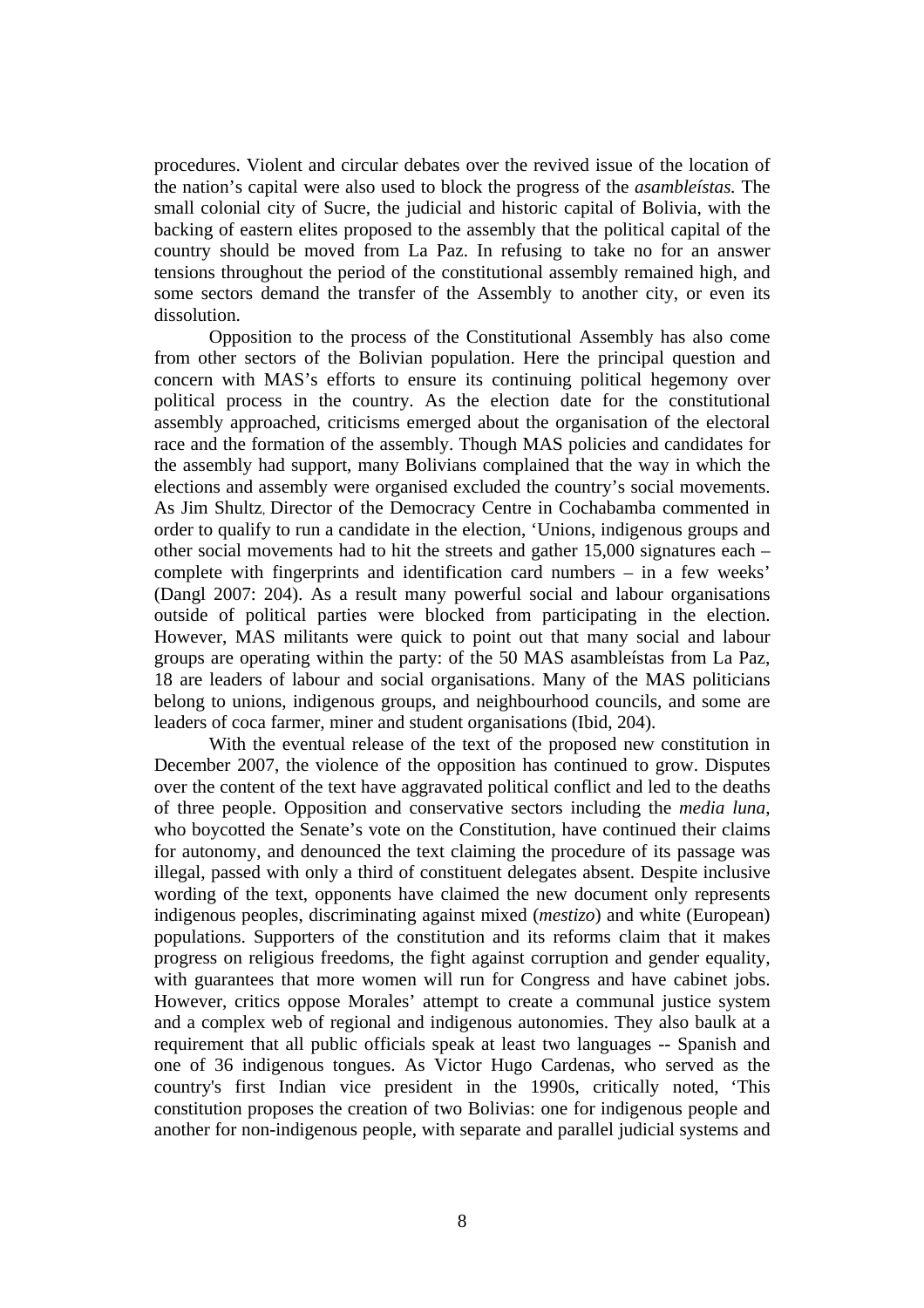languages'. He went on to claim that in this new constitutional reality 'only the indigenous people are first-class citizens'[2](#page-8-0) . Another sticking point is the incorporation of indigenous communal justice into the judicial system on an equal footing with the national judicial system. In stating that communal justice is decided collectively, critics argue that the constitution disrespects individual rights and in instances were communal justice include physical punishment will furthermore break accepted conventions on human rights. As a result of the growing levels of tension in the country a number of foreign and national analysts now fear that Bolivia is not only on the verge of further political crisis, but a possible civil war.

## **REBELLION IN THEIR VEINS**

The stability and sustainability of Bolivia's recent legal experiments in relation to the empowerment of the poor would, from the perspective of these ongoing pressures, seem to be in doubt. Indeed, further doubts about the sustained significance of recent constitutional processes and reforms also stem from Bolivia's much longer history of political turmoil and conflict. Bolivia has and remains a country where revolt and contestation, violent and peaceful, have taken on record-breaking proportions. Whereas conflicts of various kinds are a common part of state formation processes elsewhere, a quick glance back at Bolivia's 'formative' history and those events that are celebrated in the country today gives a 'tip of the iceberg' impression of what some have called the country's tradition for cycles of rebellion from imposed norms and governance.

The political history of Bolivia represents an apparent historical paradox. For close to six hundred years Bolivia has been subjected to control by a succession of rulers stemming from the territory's invasion and annexation by the Incan Empire, the Spanish Conquest, to a series of national and regional elites who in the years after independence coveted and exploited the natural riches of the Republic (Rasnake 1988). However, while in the course of its national history Bolivia has learned to accept the imposition of various state forms, it is clear that none of the 'symbolic universes' (i.e. systems of values and common conceptions) supported by these systems have ever fully taken hold. Thus, despite being the site of over 600 years of cultural and political domination and acculturation, Bolivia's national identity and limits have remained deeply in question. Although there is no room here to recount all these events we can highlight events such as the mass rebellions in the  $18<sup>th</sup>$  century, Bolivia's involvement in the Wars of Independence, the civil war of 1899, the National Revolution of 1952, the creation of the indigenous Katarista movement and protest in the 1970s and 1980s, the mass mobilisations and marches of the highland and lowland indigenous movements in the 1990s, and the last five years of protest focused on questions of sovereignty and ownership of natural resources in the country (e.g. water, land, oil and gas).

In recent writing referring to the recent context of protest in the country a series of authors have highlighted in their reading of events the continuing

<span id="page-8-0"></span><sup>&</sup>lt;sup>2</sup> See <http://www.javno.com/en/world/clanak.php?id=118849>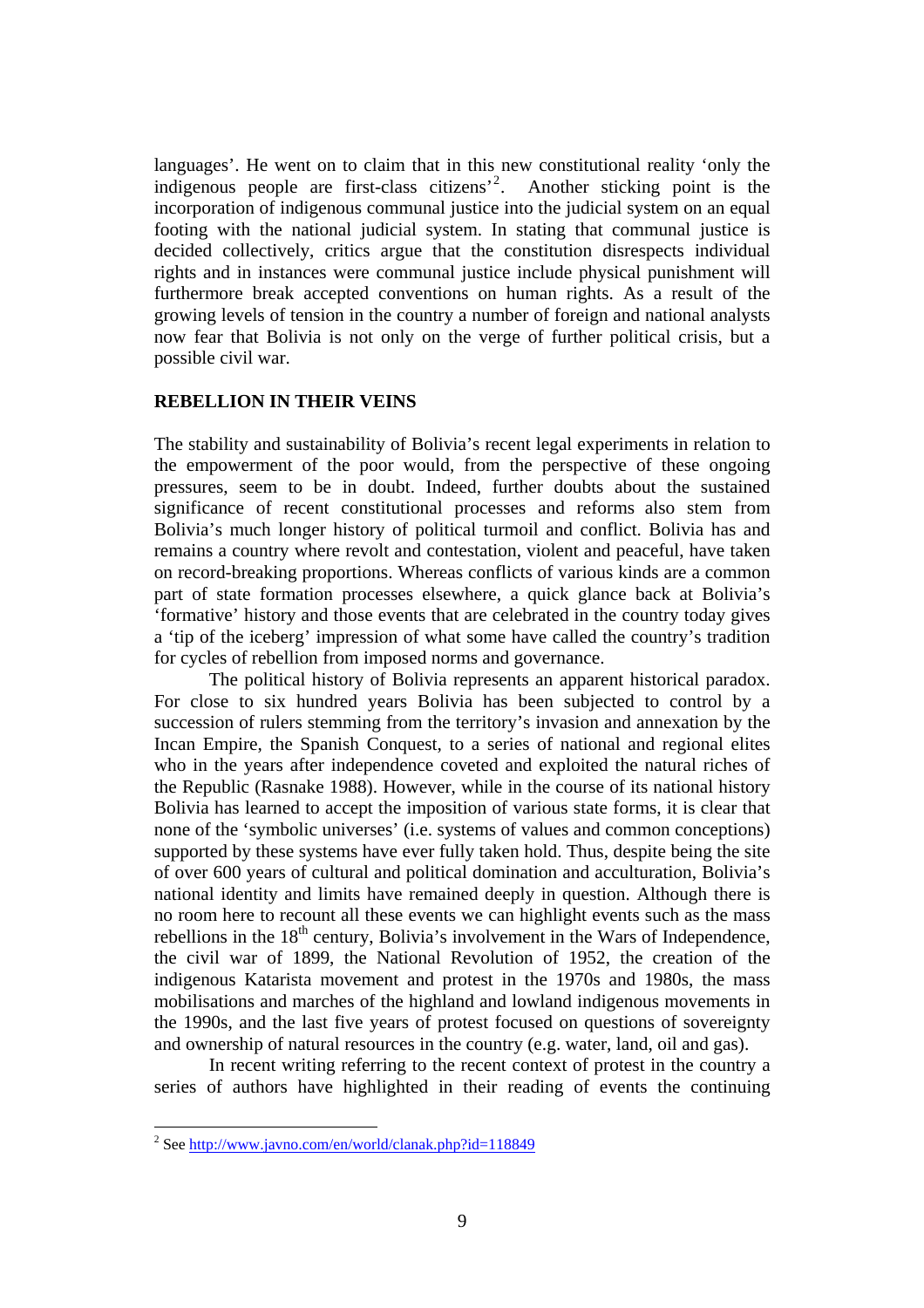salience of earlier interpretations of Bolivia as a political culture where rebellion remains embodied in the veins of its people (Dunkerley 1984). Among some of these authors, the question has also been raised whether the thesis of a 'fragile' or 'failed' state needs to be raised. Policy documents produced by the World Bank and the British Department for Overseas Development (World Bank/Dfid 2005), although listing Colombia as the only country in the region as 'failed', also list Bolivia as one of the countries that is in danger of crossing a limit of acceptable stability. The concepts of fragile, failed or collapsed states in policy circles have been applied to states where the principles of territorial unity, legitimate monopoly over the use of force and constitutional law are seen to not apply. Although originally formed as a means of drawing up a list of countries that because of institutional weakness needed assistance, the generalisations born by these concepts fail to take account of different state forms and have been all to easily manipulated by politicised efforts to discredit and therefore exclude countries undergoing regime change (Tadesco 2007). In Bolivia and elsewhere in Latin America accusations of failed and fragile states continue to be used by the political right to discredit what they have over simplistically interpreted as a dangerous wave of rejuvenated socialism sweeping across the region.<sup>[7](#page-27-1)</sup>

Although sceptical to the terminology of fragile and failed states, recent academic work produced both within and outside the country has nonetheless retained some of the sense of enduring ailments to democratic stability and sought to place recent protest within historically founded arguments about the cyclical nature of rebellion in the country. Laserna (2002) has argued for an interpretation of events in Bolivia as belonging to a political tradition of 'forced negotiation' where as a result of differing forms and expressions of national identity, modernity and political organisation being joined together, the Bolivian state has been forced to retain legitimacy through the continued renewal of social pacts. This is reminiscent of Tristan Platt's earlier arguments (1982) about the political and economic necessity of a series of social pacts in the course of the colonial and liberal period of Bolivia history. Lazar (2006, 185) has also argued that the Bolivian 'uprising' was not a spontaneous upsurge of popular anger with government, but rather an event that built upon well-established patterns of political behaviour, 'where corporate groupings – the social sectors – have become used to direct negotiations with the government'. This formed a 'normal' (at least for Bolivia) democratic cycle of protest (negotiation-agreementgovernment reneging on its promises-renewed protest) that only broke down when the army started to kill protesters.

With a focus on a more recent rooting of the conditions for instability Ton Salman (2006) has argued that consideration must be taken of the troubled modern historical development of Bolivia's democracy. Salman points at the convergence of factors i.e. the high expectations after the return of democracy, the introduction of a neoliberal economic model that pushed people into the informal sector, the rise in unemployment and the inability and unwillingness of the government to open real dialogue with these sectors in the formation of policy. Drawing on Diamond (1996; 1999) and his efforts to tease out the mutual dynamic that would enable the consolidation of a country's democratic system,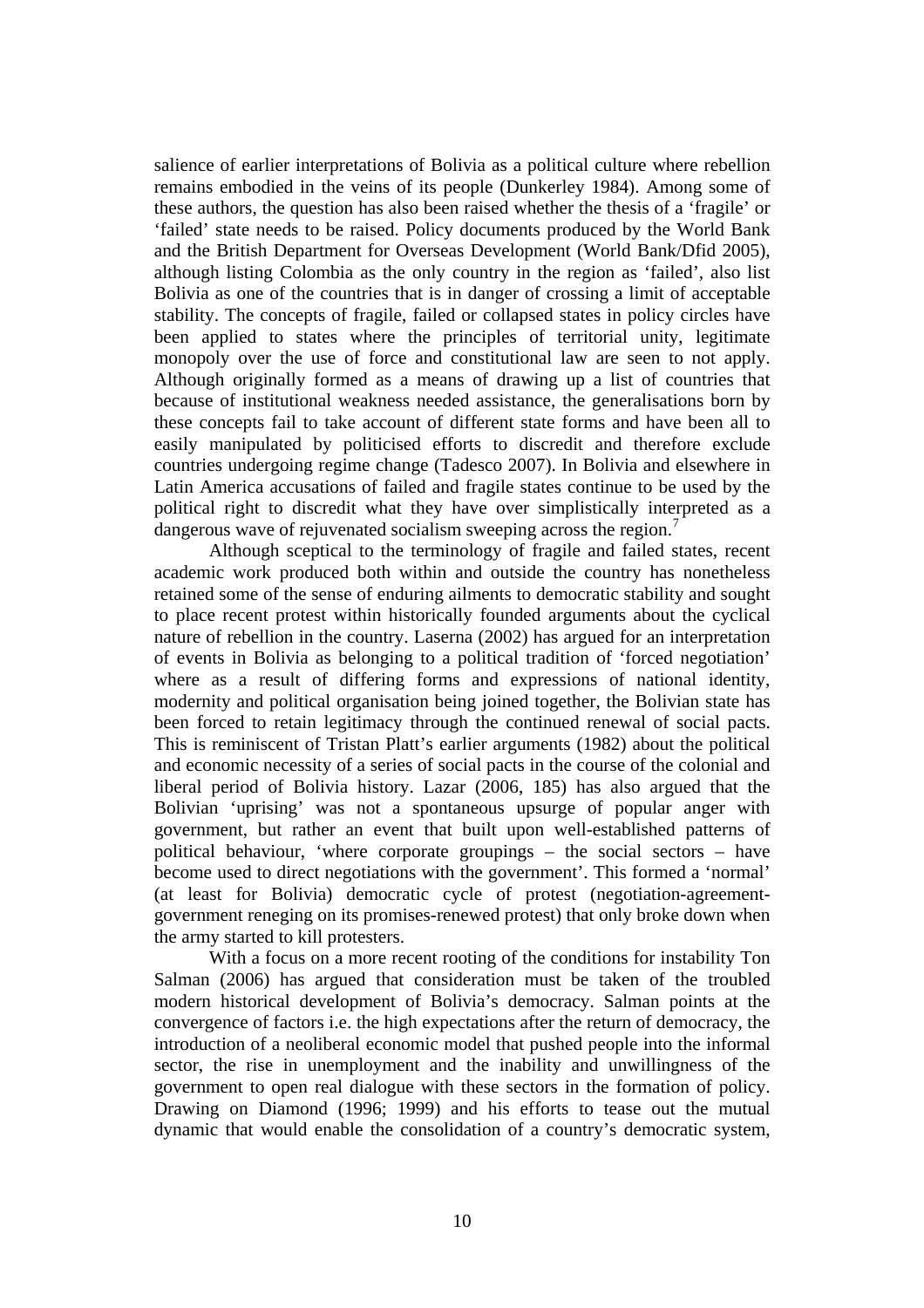Salman highlights how these factors created an impasse, or 'jamming of democracy' between the interests of the population and the political elites in Bolivia. Salman supports therefore Diamond's (1996, 237) scenario in which '[a] hyperactive, confrontational and relentlessly rent-seeking civil society can overwhelm a weak, penetrated state with the diversity and magnitude of its demands, leaving little in the way of a truly 'public' sector concerned with the overall welfare of society' as an appropriate explanation for the road towards recent political crisis in Bolivia. Here the hyperactive and unfocused or fragmented nature of the political agenda of civil society is considered equally responsible for crisis as the unresponsive state. In his interpretation of the recent protests, Salman (2006, 232) notes that 'most actions and manifestations do not reveal a coordinated or event cognate cluster of views and proposals…Many incidents are ad hoc and isolated, triggered contingencies'.

# **AN INSURGENT STATE**

Taking this series of analyses together with the short characterisation of Bolivian history above, a well-founded argument about the unruly and recalcitrant nature of Bolivian society can be made. From this historical reflection it would appear that because of the embedded nature of prejudice and social divisions no political project in Bolivia, past or present, has any sustained value or sustained impact as the basis of a lasting social pact between state and population. Nonetheless, we should be further aware that many of the authors involved in the study of Bolivian political history would be rightly unhappy with this overly simplistic and onedimensional characterisation of Bolivian political reality. Indeed, while Bolivian history is troubled, this does not present the entire picture. As the historian Steve Stern correctly argues with regard to the nature of peasant resistance in Andean society:

Whilst most illustrative through in moments of disjuncture, resistance should not only be reduced to spectacular moments of crisis leading to rebellion. Peasant political action tends to be reduced to its most dramatic and abnormal moments of rupture, defensive mobilisation against harmful change or of collective violence against authority… Although the literature recognises that peasants have placed their own stamp on the political histories of their regions and countries, it shrinks such impact to moments of crisis leading to rebellion. During "normal" times, peasants recede from the political picture. (Stern 1987, 9)

Stern highlights here the necessity to consider other ways of thinking about the troubled history of Bolivia, and I argue that this can be extended to think about the significance of recent constitutional politics in the country. Here we need to fill the gaps between the dates of rebellion, revolution and protest with recognition of the manifold ways in which the population of this country, rich and poor have and continue to engage with their political worlds. Bolivians across the divided social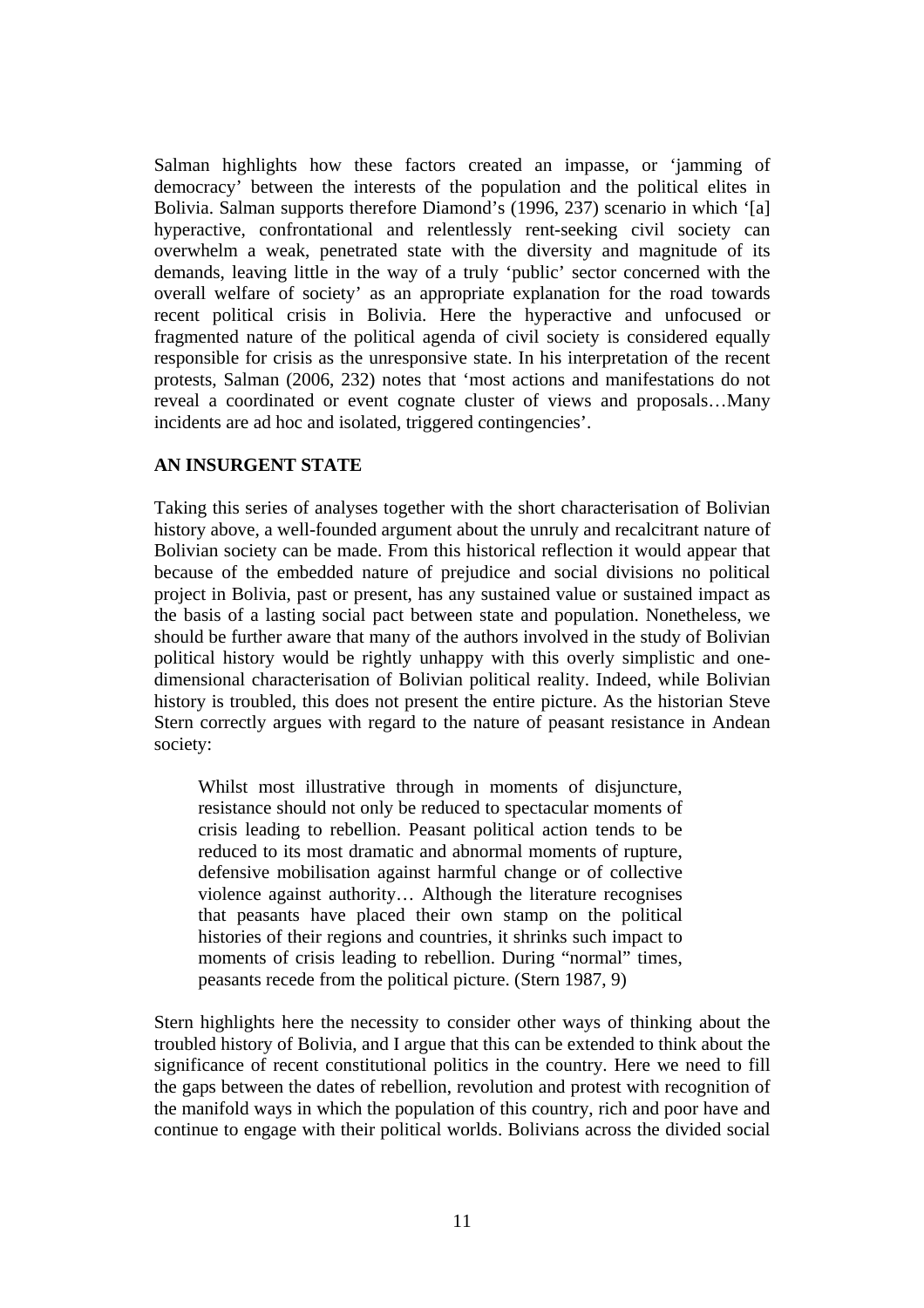sectors are involved in the shaping of their society, not just as reactors, but sometimes in the role of political innovators and in checking the power and influence of political leaders. The sense then given is that when trouble occurs it is with purpose. Although perhaps over stretching a regional comparison, it is for this very reason I have borrowed, and baked into the title of this chapter, the idea of 'insurgent citizenship' from work by Dennis Rodgers) on the *mara*, youth gangs of Nicaragua (2007). Rodgers (2007, 10) nuances the picture of the *mara* created by earlier writers by arguing that the gangs provide 'micro-regimes of order as well as communal forms of belonging to definite, albeit bounded, collective entities, in a wider context of chronic insecurity and social breakdown'. Drawing on the earlier work of Holsten (1999, 158), Rodgers argues that the *mara* correspond to a form of 'insurgent citizenship attempting to violently construct new spaces for "possible alternative futures". For me a fitting parallel can be made here to Bolivian militancy. The idea of insurgency captures both conflict and reflection, and also draws attention to the overriding goal of most Bolivians excluded from the political process to use rebellion, revolution and protest as a catalyst for political reflection, and as a means to go beyond opposition by engaging with and entering into the state.

# **A LEGAL STATE**

As much is Bolivia is striking for its history of political unrest it is equally notable for its exceptional history and culture of law. This should be obvious for anyone spending any length of time in Bolivia's cities, towns and villages where ethnographically everyday life and commerce has an obsession with legal documents, stamps of office, public notaries, courts and lawyers. In the course of carrying out anthropological research in the country it has been impossible to ignore the queues, fees, arguments, bribes and piles of weathered historical documents stacked in public offices both local and national. And this has produced -- just as it has in many parts of the world – an institutionalised legal culture.

Throughout the colonial and republican periods Bolivians not only contested the legal validity of their state, but took a clear interest in the formation and change of law-making within their territory. The national archive in Sucre as well as the local historical archives found in Bolivian and cities and towns bear witness to the constant engagement of not only the elite, but also of local peasant and indigenous communities in the changing process of local and national governance. Throughout this history a constant flood of petitions about the injustices of corrupt government, taxation, crime and the limits of property and political territory were exchanged between subjects, citizens and their leaders (Abercrombie 1998). Such documents not only give an indication of the respect that Bolivians had for law, but the desire to integrate local ways of understanding and organisation within the formal *de facto* functioning of colonial and republican jurisprudence. This necessitated the formation of an elaborate system of law and movement over time towards a legal system in Bolivia that demonstrated a clearly separate character to that defined by the territory's colonial masters in Spain.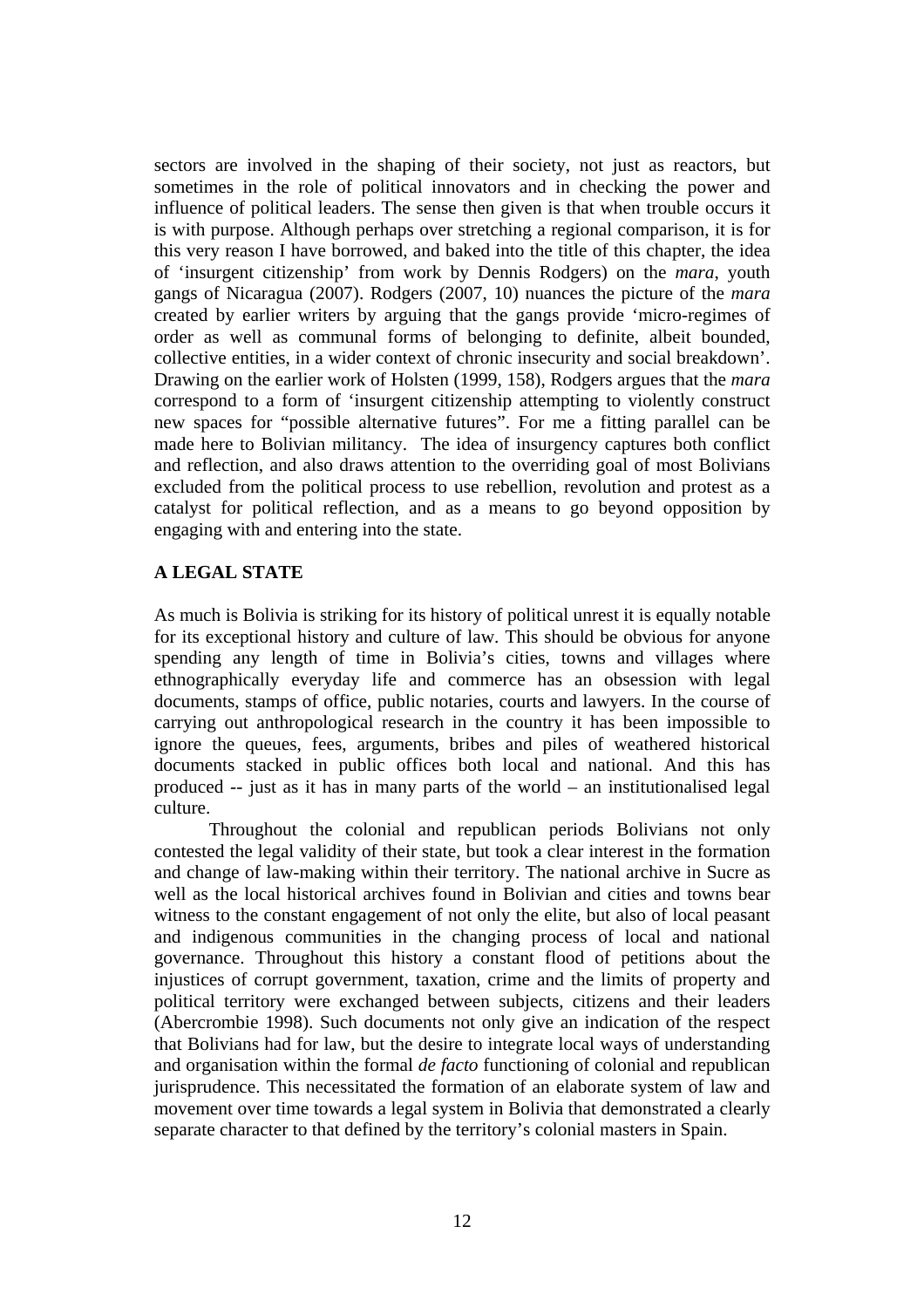By the  $18<sup>th</sup>$  century, Bolivia, as part of Alto Peru, had amongst other territories in the Americas developed a system of law and a constitution that manifested its own particular regional characteristics. In the  $19<sup>th</sup>$  century, military insurgency and the decisions made by the strong-arm leaders (*caudillos*) inheriting the republican state were made in connection and correlation with deliberations with the legislature and legal system (Luis Roca 2005). Indeed, even before the liberal republican constitution of 1826 was formulated by Simón Bolivar, after whom the country takes its name, another fourteen attempts had already been made to form constituent assemblies. This was the start of a constitutional history in the country that reflected Bolivia's origin as a federation of states and a struggle between forces for centralisation and decentralisation similar to that seen today (Van Cott 2000).

Roughly speaking the long history of constitutional 'engineering' – carried out by Bolivian leaders to legitimate and institutionalise powers that were often taken by force rather than ballot – fall into two forms, or 'republics' (Molina and Arias 1996: 11). In the first of these republics, the Constitution of 1826 designed by the liberator Simón Bolívar established a centrist and largely liberal tradition based on a separation of political powers. In the 1826 Constitution, electoral rights were granted to all citizens, but initially citizenship was only legally acknowledged as pertaining literate and property owning individuals. Further, although bicameralism was introduced into the constitutional reforms of 1880s and suffrage expanded to all following the 1852 Revolution, little of the essentially state centrist structure and spirit of the 1826 constitution were changed until the Constitution of 1994. As a result of restrictions for reform written into the 1826 and 1967 constitutions, it was not until the 1990s that proposals for a change to the country's decision-making powers could be pushed through. Thus, for example, Article 4 of the 1967 Constitution had stated that the people deliberate and govern only through their representatives, effectively proscribing direct participation (Lee Van Cott 2000).

In the mid-1990s, this centralist tradition was, however, left behind by a series of political and legal reforms that pushed for more direct forms of citizen participation and the legal possibility of public consultation through referendum. The causes and character of these reforms are of particular importance here as they not only indicate the start of a new era, or 'second republic'; but as the direct progenitor of the current constitutional process, their explanation and setting in time helps to define the more lasting importance and value of these processes. In the late 1980s and early 1990s, Bolivian intellectuals, including educated representatives from indigenous communities, argued that the political regime in the country although now democratic in name, lacked a genuine pact between society and the state. In contrast to earlier efforts at pact-making, political elites began to propose a move towards constitutional reform that would 'respond to the severe crisis of governability and economic stability that accompanied the transition from a military regime to democratic administration' (Van Cott 2000, 133). Drawing experience from Colombia and Rousseauian and Sieyésian arguments, a proposal was mooted highlighting the need to reflect the constituent power of the people, and not the state, as omnipotent. In the years leading up to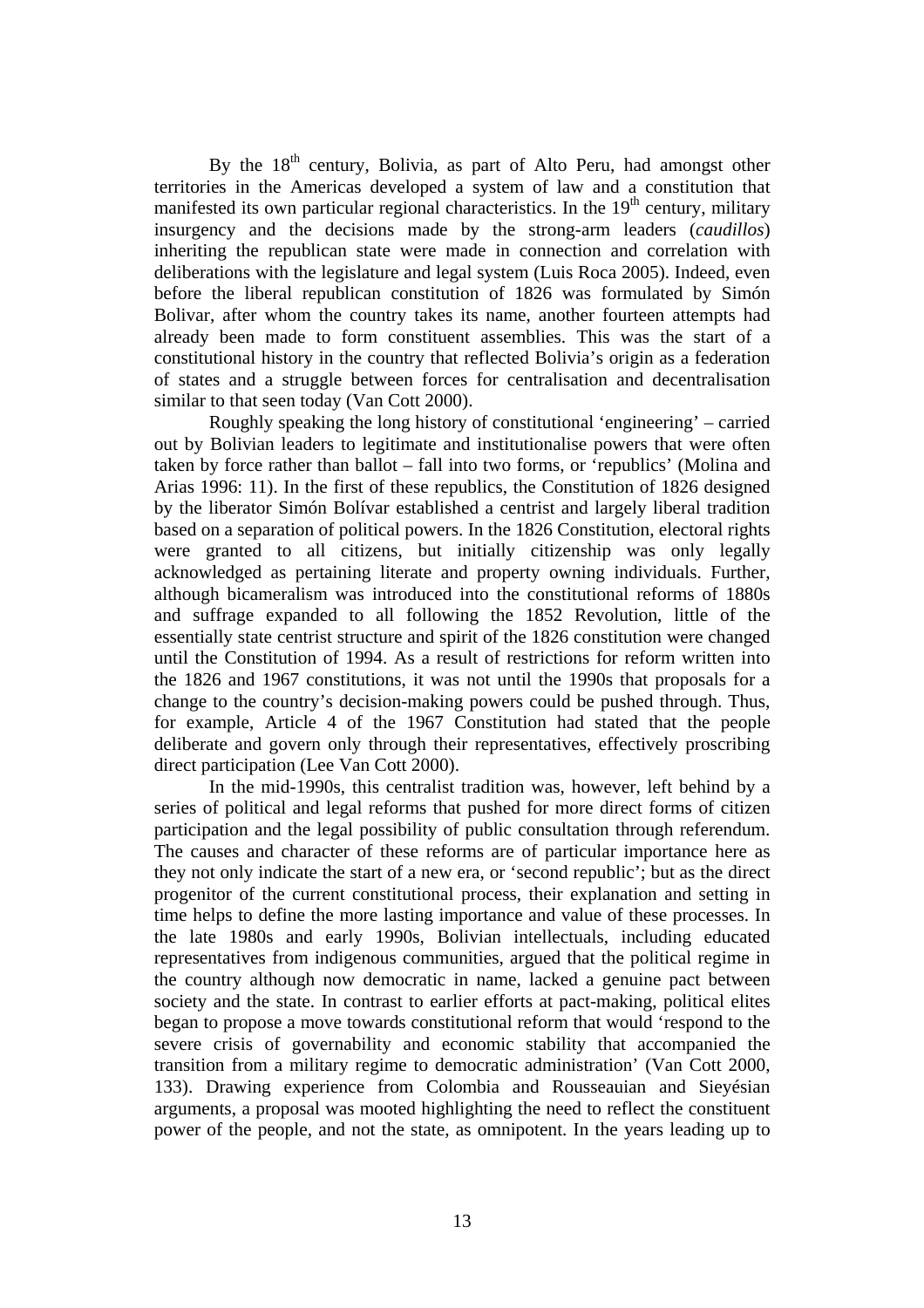the 1994 constitutional reform, this argument found its way into powerful political circles and was supported by the president of the Supreme Court.

Although these elite efforts were largely ignored by the now established indigenous and peasant movements in the country, their influence on reform processes ran parallel and were expanded by concurrent and not unrelated efforts to push for and design a multi-cultural state. Despite the fact that a majority of Bolivia's population has an indigenous background, until the 1990s 'multiculturalism' had had no basis in earlier policy or legislation. The 1967 Constitution made no reference to indigenous peoples or ethnic minorities in the country, referring only to community lands and *campesino* (peasant) unions. Ordinary legislation referring to Indians in force since the 1980s pertained primarily to the lowland indigenous population; it recognised the existence of customary law, but declared the Indian populations as not fully responsible for their actions because of their primitive state, and placed them under the protection of the Bolivian state (Van Cott 2000, 135). In the late 1980s and early 1990s, this legal positioning of ethnic diversity of the country became increasingly unacceptable as a convergence of new pressures and political expressions came to the fore. In this period, the confluence of growing indigenous movements and ideology and the expansion of rights discourses and commitments coupled with elite desire to demonstrate the stability of Bolivia's investment climate through further democratisation and the ratification of international agreements opened the door to a rich debate on decentralisation and multi-culturalism. The political left, social movements, anthropologists and intellectuals (including well-educated indigenous activists) debated alternative conceptions of a 'pluri-cultural' Bolivian society and state, which might be achieved in the future through comprehensive constitutional reform.

# **THE FIGHT FOR MORE THAN A PLACE AT THE TABLE**

Bolivia's history of insurgent citizenship hangs very closely together with a history of law and constitution making. Indeed, from the above discussion it is clear that the history of insurgent citizenship hangs very closely together with a sustained politics and the desire of the marginalised majority, indigenous and peasant communities, for direct participation in Bolivian state affairs. The history of insurgency and history of constitutionalism above also makes very clear the consistent efforts of the poor, broadly defined, to push first for recognition, then for inclusion and more recently for 'more than a place at the table' (Rivera Cusicanqui 2006), i.e. to have a direct role in political decision-making. Whilst threatened by the opposition of elites and by its own internal contradictions and inconsistencies, it is perhaps this politics of participation that is the lasting legacy, or at least lasting contribution towards emancipation, of the recent constitutional assembly. Given the tensions in the country it is uncertain whether the text of the proposed new constitution will ever have legal authority, or indeed if the country will maintain its democratic rule of law. However, while possibly the Bolivian political culture of 'insurgency' is likely to continue, it is the ever growing recognition and role of Bolivia's marginalised indigenous and peasant populations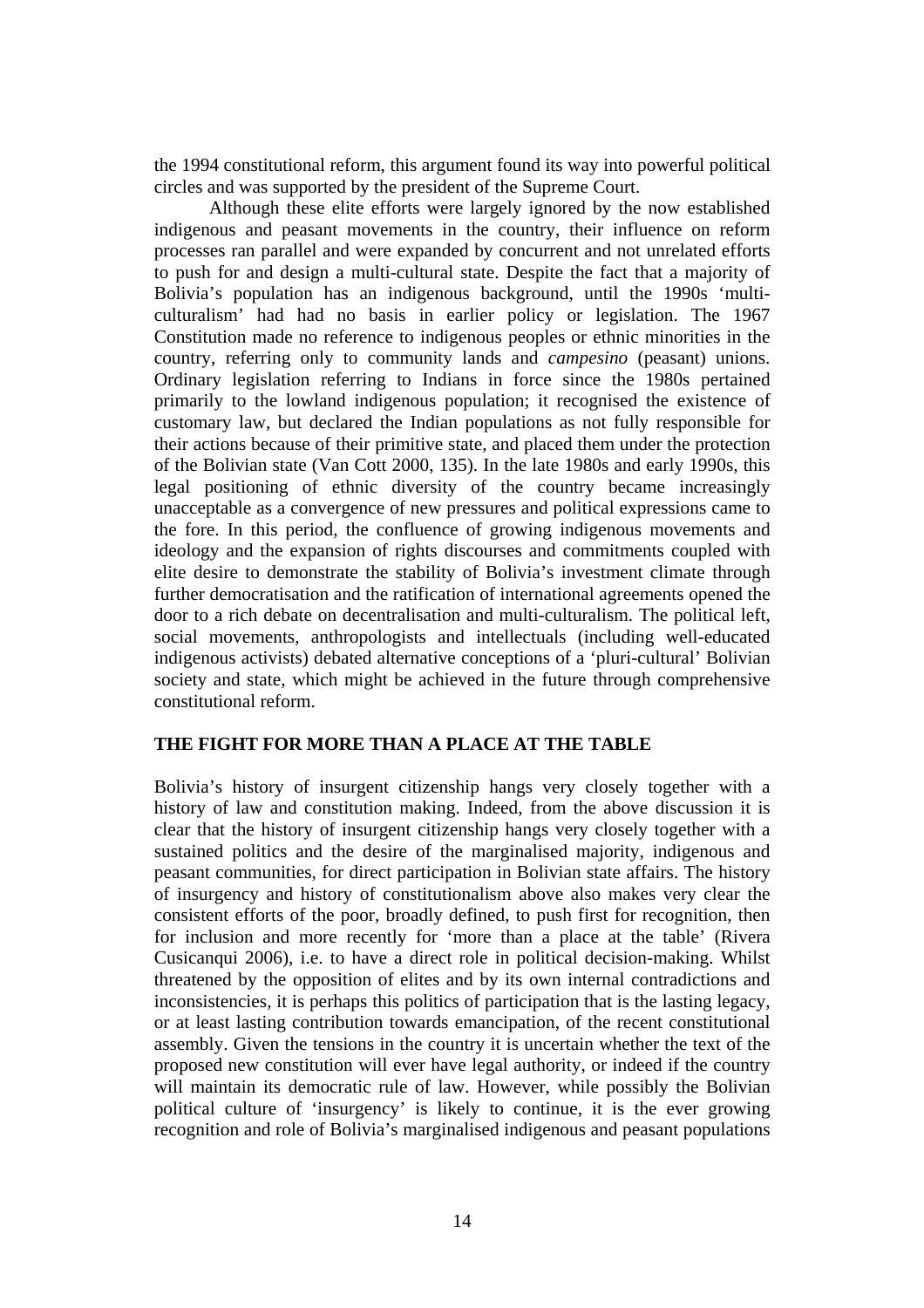that is the irreversible and lasting significance of recent legal processes. Even if threatening civil war, these sections of the population are determined not be excluded from a process that will determine their own political and development futures. In this sense, although the rule of law in Bolivia remains in question, the sustained value of the recent constitutional assembly as an experiment and source of legal empowerment for poor Bolivians should not be in question.

Indeed, and in addition to the context of international market economics where high oil, gas and mineral prices help to create favourable conditions for a country with vast untapped resources, there are also some political signs that the international community and neighbouring countries understand the democratic and economic importance of the internal processes of changing citizenship in Bolivia. Despite the radical and controversial nature of recent Bolivian reforms and political processes, Bolivia has not become the international pariah that rightwing and conservative analysts in Europe and the US expected it to become. And while the US government has expressed its concern over the dangers of the current Bolivian government's socialist and populist orientation, other governments have looked upon the transformation of Bolivian political culture as positive democratic development. As a result, a series of bilateral trade and development assistance agreements have also been signed with the EU, a number of European countries and other Southern powers such as India, China, Japan and Iran, in addition to the multilateral economic exchange agreements with Venezuela and Cuba. Although the international media reported that international companies with interests and investment in Bolivia's hydrocarbon resources were caught unaware by the Morales' government's decision to nationalise, recent research and investigation reveals that because of pre-negotiations and the lack of true expropriation these interests were well-prepared and willing to renegotiate the terms of their contracts in the country. Indeed, neighbouring countries with similar left-wing reformist tendencies to those of the Morales government, such as Brazil and Argentina, have signalled their intent to accept these changes as part of their intent to demonstrate solidarity and assist necessary democratic change.

On the day after the Congress ratified the text of the newly proposed constitution, the Bolivian government received an official visit of the Chilean and Brazilian governments in La Paz, accompanied by the CEO of Petrobras.<sup>[8](#page-27-1)</sup> In a public address given on the last day of his visit in La Paz, Brazil's President Lula da Silva begged both sides for 'patience, patience and more patience' to deal with internal 'political disturbances'. Lula and Chile's Prime Minister Michelle Bachelet's wider message was also made clear. There would be no support from neighbouring governments for regional separation and an undermining of Bolivia's national federation.

# **REFLECTIONS ON WIDER THEORY AND PRACTICE OF LEGAL EMPOWERMENT**

Although the persisting nature of contestation and political instability in Bolivia cannot be avoided, recognition of the historical balance of respect of law with insurgency and of the recent character of constitutional processes in Bolivia to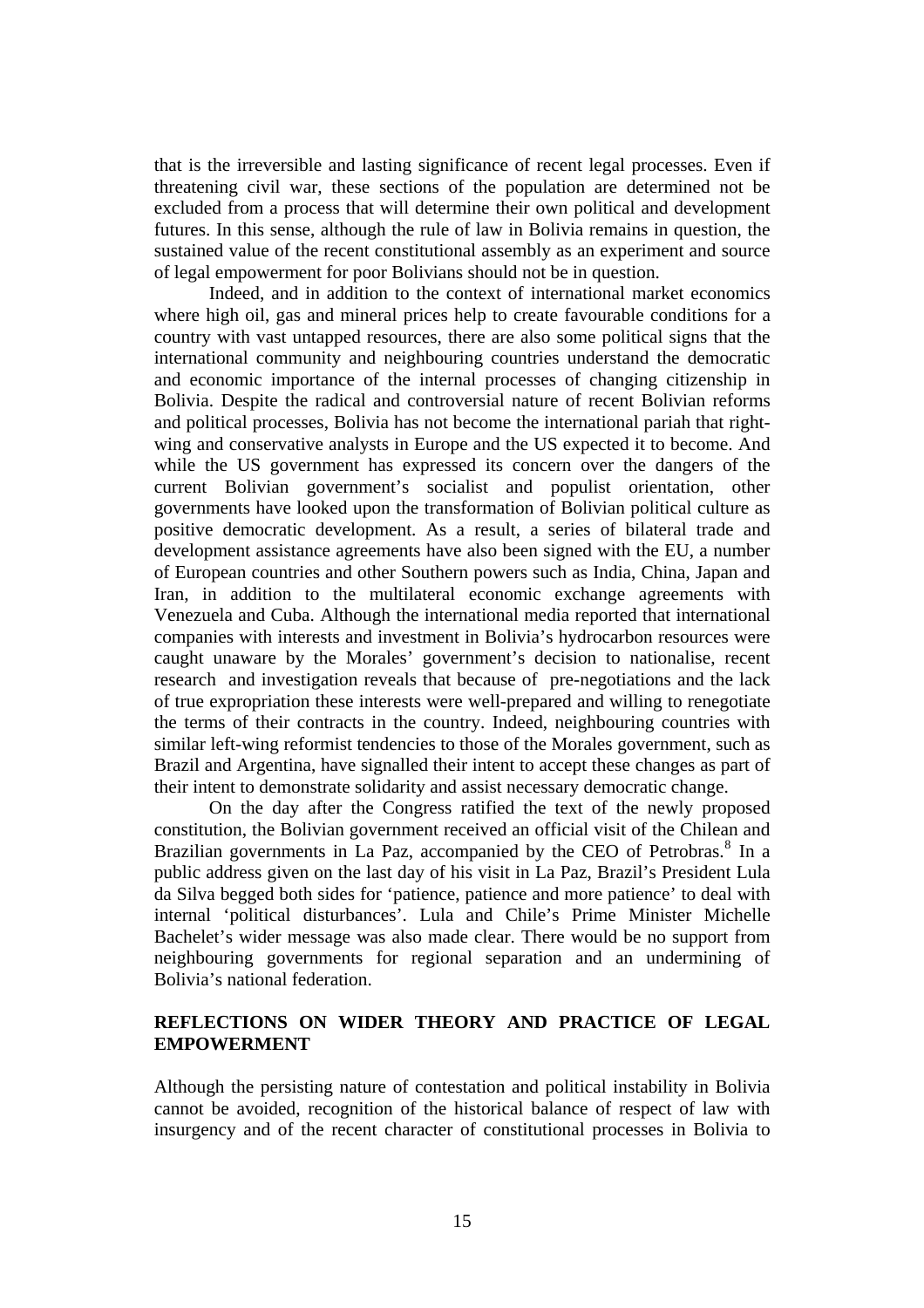address this balance highlights the country as an important case for more general reflection on questions of legal empowerment. Because of its sustained history on a knife edge between rule of law and collapse, of exclusion and a sustained drive by the marginalised for inclusion and empowerment, Bolivia is a source of innovative ideas and of reflection about the wider theoretical and practical possibilities and limitations for legal empowerment in a multi-cultural society. I will highlight a number of issues related to the legal empowerment of the poor where the Bolivian case as described above gives serious reasons for pause.

The global context of neoliberal governance and economic liberalization has meant that development policy has common impacts and applies common tenets around the world. Of these tenets one of the most widespread has been the drive, since the end of the 1980s -- first by non-governmental organizations and then by governments -- to encourage citizens' participation in economic development and political life. This idea was supported by the growing influence of international human rights frameworks and the increasing popularity of participatory development methodologies and rights-based development projects. Recognizing the social cost of structural adjustment policies, the World Bank and Latin American governments gave further currency to these ideas in an attempt to put a more 'human' face on the pro-market economic policies. In the 1990s the growing emphasis on participation in development was further boosted by international drives to recognize ethnic diversity and bring previously marginalized groups, and specifically indigenous peoples, under the umbrella of state and international institutions. The other element in the development of a new 'politics of difference' during the 1990s was the impulse to promote indigenous rights at the international level. The native 'peoples' were firmly established as subjects of rights in the international legal order, and by the end of the decade the United Nations had set up a permanent Forum on Indigenous Peoples with offices throughout the world. As a consequence, individuals and groups were significantly empowered to raise claims against the state. Responding to these changing conditions and the need to have access to international development assistance, many Latin American countries added policy packages modernizing the national infrastructure, and targeting marginalised indigenous populations. In Bolivia, this took the form of reforms aimed at popular participation and administrative decentralisation (McNeish 2001; 2005; 2006).

As a result of multi-cultural reforms, there was a genuine increase in the numbers of indigenous peoples taking part in local politics and decision-making. Furthermore, the introduction of these reforms created avenues for the incorporation of increasing numbers of indigenous people as state employees, not only at the local level but, to some extent, also at the national level. The opening of spaces within the state has also been used by indigenous groups to try to gain a foothold in processes of decision-making that affect their communities and the country. However, as we have already seen with regards to Bolivia, it soon became clear that the spaces opened by the politics of multiculturalism and participation were narrow and fraught with limitations. It is with these limitations in mind that, in the separate contexts of Guatemala and Bolivia, Hale and Milliman (2004) and Rivera Cusicanqui (2006) have used the phrase *indio*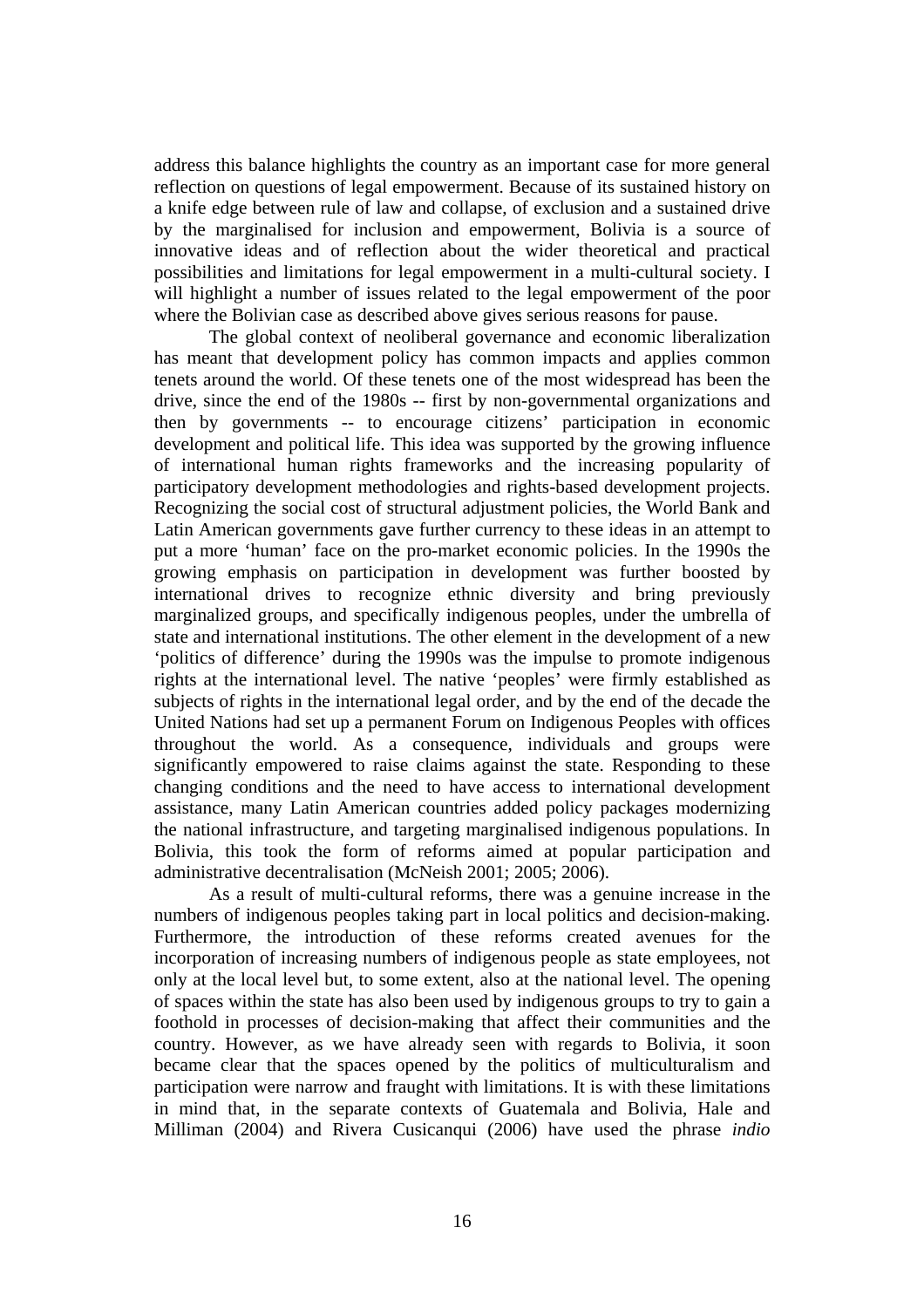*permitido* to refer to situations in which, while indigenous culture is now permitted, the interests and demands of the native populations remain subordinate to those of the *mestizo/ladino* (mixed race) society, the dominant national identity, and the wider international community. Multicultural reforms have produced novel spaces for conquering rights, stimulating the development of new skills that often give indigenous struggles a sophisticated allure. However, as Hale (2002) argues, we must become aware that a menace resides in the accompanying, unspoken parameters of these spaces: the reforms have pre-determined limits; benefits to a few indigenous actors are predicated on the exclusion of the rest; certain rights are to be enjoyed on the implicit condition that others will not be raised.

Evidence from the recent years of protest and even more so from the recent years of the Morales government in Bolivia demonstrate, however, that there are limitations to the arguments above. $9$  Although the minimal changes to national economic models appear to support arguments claiming the capture of identity politics by neoliberalism, the push in recent years by indigenous peoples and previously excluded peasant communities to enter into and transform the central decision-making apparatus demonstrates at least a partial failure of efforts at control. Indeed, we can see in these more widespread efforts and in the constitutional processes above, the ability of indigenous peoples and other marginalised sectors to generate their own critique of both development processes and the state. Moreover, the constitutional processes and longer history of a drive for participation described above point towards a re-definition of the concept of democracy and with it the basis of a rule of law and of the requirements for 'a good life'. For example, the proposed constitution of Bolivia states that it guarantees a condition of 'living well'. There is thus confirmation of an interest not only in basic needs, but also in the 'desire' (Fischer and Benson 2006) for both greater individual economic opportunities and a better share of the national wealth.

Interestingly, to some extent this demonstration of agency is in keeping with movement in academic and development theory that have shifted understanding and emphasis from static to active, from limited to expansive and from consensual to confrontational, e.g. from social capital (Putnam, Leonardi and Nanetti 1993) to the multitude (Hardt and Negri 2004). Renewed after relevant critiques and now more clearly stated, support has also been given in recent years by development scholars to more active ideas of participation. For example, Amartya Sen stresses, in a recent article, the need for participatory decisionmaking 'based on open discussion, with adequate opportunity for the expression of minority positions' (Sen 2004, 53). Indeed, while examples of the failure of participatory development abound (McNeish 2001; 2005; Cooke and Kothari 2001), there are now well-acclaimed examples of empowered participation from Brazil, the US and India in which participatory budgeting and planning have apparently succeeded in addressing the diverse needs of the poor (Fung and Olin Wright 2003). These examples demonstrate that participation can lead to a process of local democratisation that is very different from the now recognised harmful results and limitations of neoliberal-inspired policy regimes. Linked to these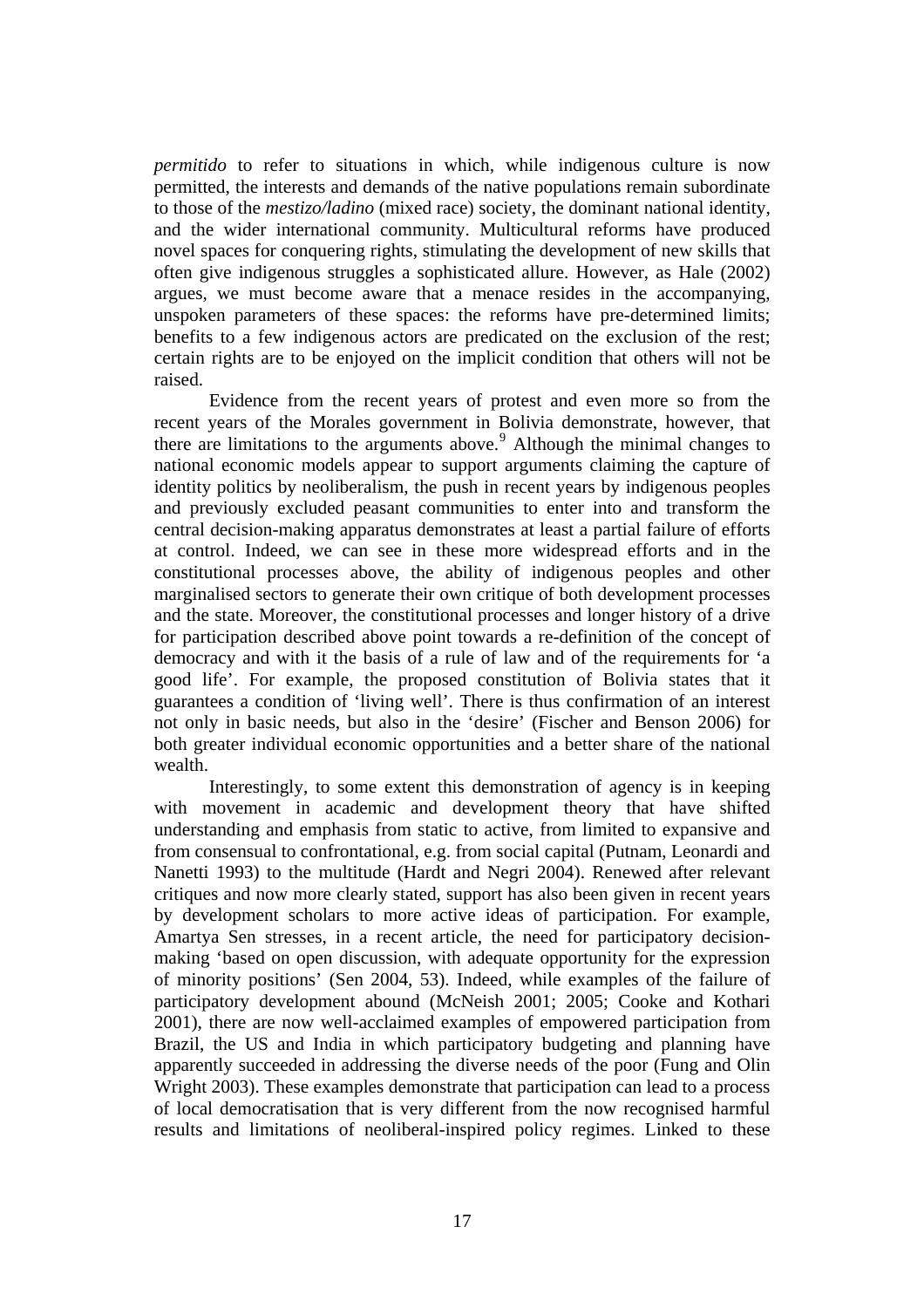academic discussions there has also been a growing interest within the international development policy debates in development ethics and 'deliberative' democracy. Drawing on the work of John Rawls, Gargarella (2003) argues that democracy should be seen as a deliberative forum where we all have the opportunity to re-evaluate, clarify and/or change our established views. Further support for a 'deliberative' approach has also been forcefully made by Pogge (1994) who critiques Rawls' ideas of deliberative justice by questioning his loyalty to liberal ideals premised only on the individual citizen and the failure to account for the impact of international structures. Pogge (1994, 216) thereafter makes a clear case for a deliberative democracy which rests on tolerance and recognition that other communities may autonomously and reasonably decide not to follow some of our most fundamental recommendations. This is a proposal that would appear to accomodate the goals of recent constitutional processes in Bolivia.

Beyond demonstrating an expansion of the meaning of multi-cultural reform, the experiences of Bolivian constitutionalism can also be considered as giving a completely new spin to the 'De Soto agenda' (2006) – where the marginalised themselves dictate the terms of capital transference and of judicial titles. Indeed, we see that the definition of legal empowerment here goes well beyond the limited sense of economic reliance on the bottom end of the market expressed in de Soto's thesis of transferring 'dead capital to live capital' through land titling (De Soto 2006). Although from a Northern perspective there might appear to be a series of inconsistencies in devising a mixed system where private and communal property rights can co-exist, in the discussions of the constitutional assembly and draft constitution in Bolivia, it is possible to see a mode of thinking that whilst not completely avoiding capitalist definitions of ownership and commoditisation (clearly Bolivia's long history of globalisation and inclusion in international markets has left its mark), does reintroduce the possibility of public co-determination and the social meaning of natural resources. And while there is no sign in the constitution of an anti-globalisation stance per se, there is a clear desire in recent Bolivian constitutionalism to reform the terms of globalisation and to create a legal platform from which to secure public sovereignty over national resources and their economic value. However, in this new legal definition, Bolivian indigenous communities are seen as the responsible intermediaries between these resources and the state. It is this that gives sense to the constitution's proposal of mixed definitions of property ownership, of political autonomies, of the nationalisation of non-renewable natural resources. It furthermore fits with Bolivian indigenous cosmologies general acceptance of nature not as commodity, but as agency. In Bolivia, national significance is now added to the anthropological recognition of the 'social life of things' (Appadurai 1988).

Although highly debated and volatile in the current context of debates on Bolivia, the linkages between Bolivia's history of political instability with structures of exclusion explained above demonstrate quite clearly the self-evident necessity of at least considering legal pluralism as a means to resolve conflict. Indeed, the histories laid out above demonstrate why human and indigenous rights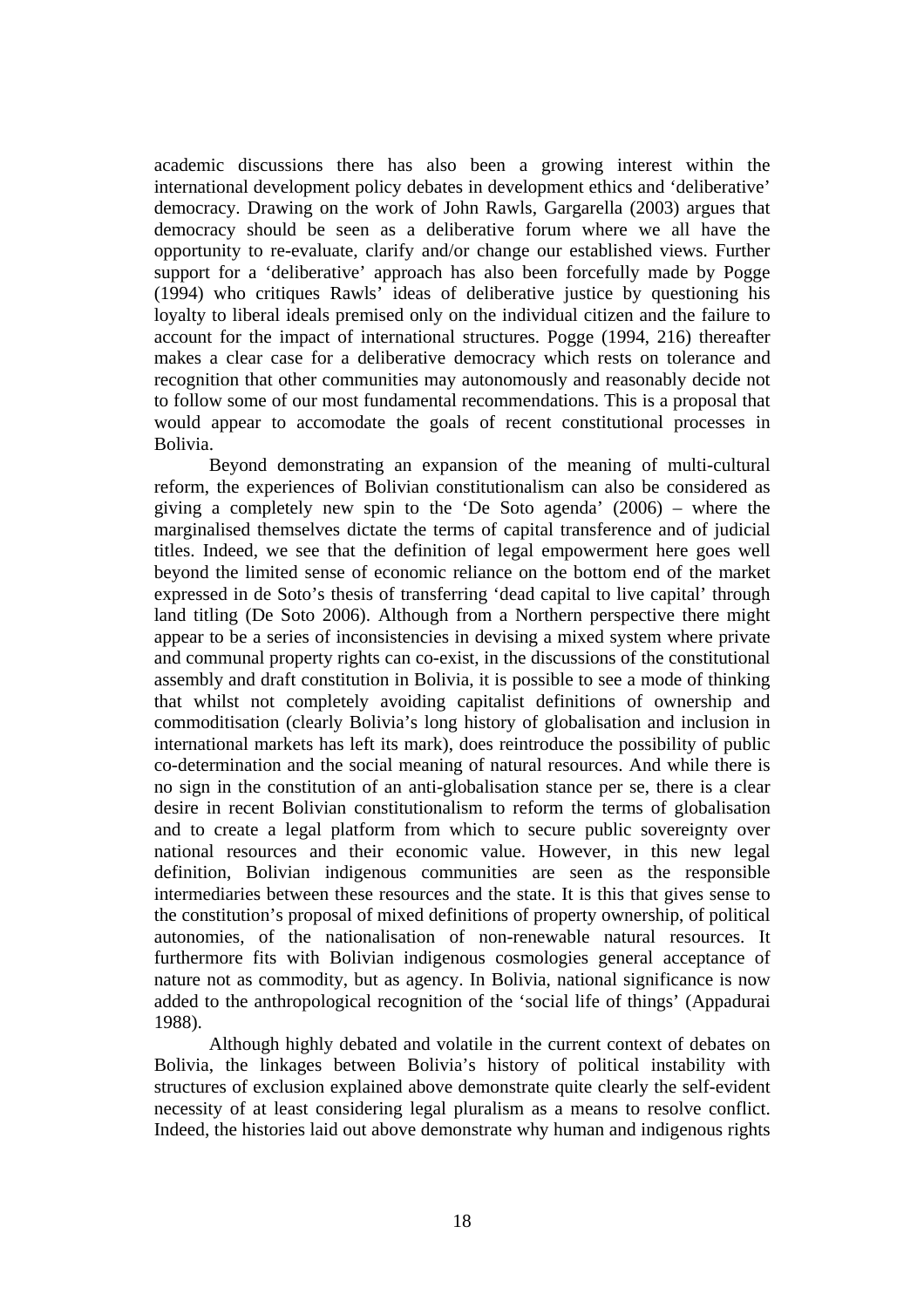or notions of individual and communal rights are necessary in the context of Bolivia. As a multi-ethnic society Bolivia contains ethnicities that are not only dependent on, but are defined by contrasting individual and/or communal notions of political, economic, social and political rights. However, the mixed system of rights that appears to being adopted in Bolivia does not solve the remaining tensions between these different and at times competing ideas of inclusion and citizenship. The conflict over resources and political autonomies (most often about territory) in the country is connected to this tension, and the rumours of coming conflict perhaps indicate that whereas solved in law the practical limits of the relationship between individual and communal economic rights are being tested to their limits.

The relationship of customary law with the national judicial system also raises a series of important questions about possible status, conflict and practicality. In recent Bolivian press editorials questions have been raised about the new constitution's granting of equal status to customary forms of law which are seen as threatening the overall authority of the national judiciary and the Supreme Court.<sup>[10](#page-28-0)</sup> As a result of connections being made between customary law and extra-judicial punishments stretching from whippings to hangings, harsh questions have also been raised in these editorials about its threat to the protection and promotion of basic human rights. However, it must also be recognised that in general these fears are either driven by equally threatening prejudices, or a lack of analyses and knowledge. As has been pointed out in responses to these editorials, the proposed constitution whilst recognising the equal status of customary law also states that the entire judicial system of the country will have to respect the basic rights expressed in the constitution. The association of customary law with severe forms of corporal punishment has also been shown to be baseless. And although the incidence of various forms of corporal and violent punishment have grown in recent years, research demonstrates this to be connected with a growth of vigilantism in urban and rural communities stemming not from customary laws, but rather a breakdown in the legitimacy of state law enforcement and security (Goldstein 2004). In the highlands of the country indigenous leaders do carry whips and batons, but the silver inlay of these items is designed to indicate their significance as symbols of power, sanction and lineage rather that crude brutality. Added to this is also crucial to highlight that what is so special about the Bolivian example is that thinking on the introduction of legal pluralism into the state system has not been limited to the fundamentalist preservation of cultural forms.

Inspiration for discussion and inclusion of legal pluralism within the newly proposed constitution was not only derived from demands by indigenous organisations for an acceptance of their customary legal norms, but importantly from a combination of these demands with the thinking of legal and political scholars also interested in a legal revolution in the country. As mentioned earlier, my interviews with representatives of the National Electoral Court responsible for guiding and constructing the process of constitutional assembly showed that they had gained important inspiration from radical legal and social philosophy. Added to this, academic elites in the country had also been taking part in a long debate about the integration of customary forms of law that dated back to the start of the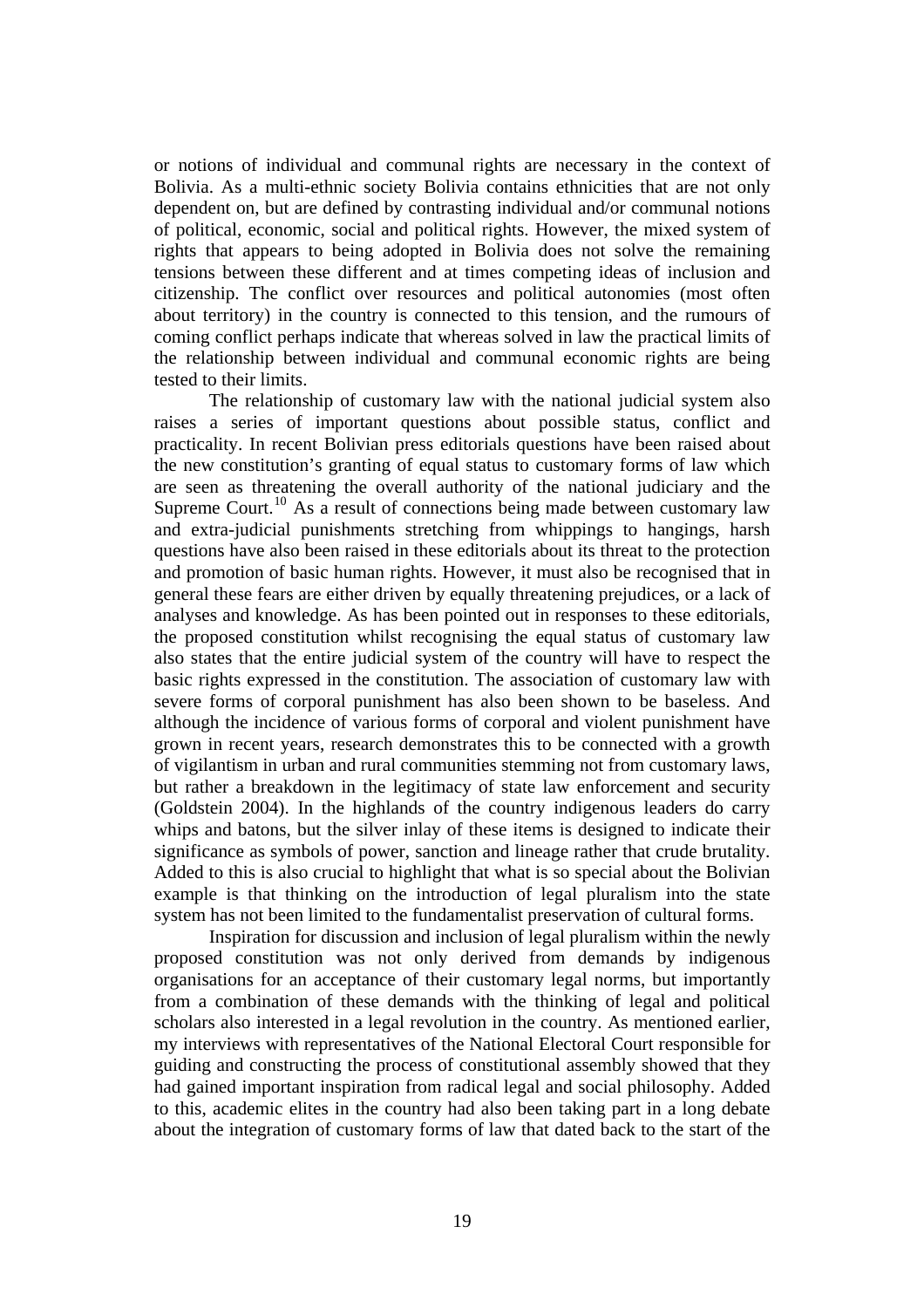1980s. And in the 1990s the World Bank had financed a research project (led by a well-known Bolivian anthropologist) which considered the integration of customary law as an issue crucial to Bolivian national development and stability, and from which a number of national publications were produced (interview with Ramiro Molina Rivera, Bergen 24/09/2004). Out of these processes of debate and discussion on legal reform and the growing acceptance of the need to create the basis of greater social inclusion, ideas developed that increasingly looked for ways to merge customary legal norms with more radical notions of legal empowerment and inclusion. Here ideas such as Beckmann and Beckman's (2008) mapping of legal-diversity, Moore's 'semi-autonomous fields' (1978) describing the interaction and overlap of legal norms, and Boaventura de Sousa Santos' (1995) important sociological thesis of 'inter-legality' (*inter-legalidad*) i.e. a way of describing the multiplicity of legal orders and the relationships that exist between them, $^{11}$  $^{11}$  $^{11}$  have been transformed from abstract notions to forming the basis for a practical experiment in rapprochement between contrasting legal norms, now enshrined and given official validity in constitutional debates and proposals.

Finally, reflection on the Bolivian case along with the country's history invites further important reconsideration of established ideas of governance and state. In Bolivia, ideas of good governance that rely only on formal arrangements of economy and politics and established institutions, has little significance or possibility for practical implementation. Defined as an insurgent state, as I have argued above, conclusions of state fragility and failure have little significance for determining the condition and value of democracy in the country. The modern, republican and colonial histories of territory that is Bolivia demonstrates that the state of insurgency exists because of a majority desire for democratic participation and rule of law. In thinking about the Bolivian state and its governance we need to therefore move from the rigidity of Hobbesian conceptualisation that still has purchase in the international good governance agenda to a more fluid and anthropological understanding. As Hobbes saw it, the sovereignty of the state is established in the accepted representation of the *volanté generale* producing citizens as well as subjects; as a source of social order and stability; and as an agency capable of creating a definite and authorized nation-space materialized in boundaries, infrastructure, monuments and authoritative institutions (Blom Hansen and Stepputat 2001). Although acknowledged as a 'myth of the state' that persists in everyday experiences and in common understandings of what a functioning society is, in recent anthropological work on the state this abstracted, isolated and hegemonic conception of the state is increasingly being questioned. Following Corrigan and Sayer's (1985) work on the state in Britain, a growing body of work has began to chart the historical trajectories and often contingent nature of state formation (Blom Hansen and Stepputat 2001; Sharma & Gupta 2006; Krohn-Hansen & Nustad). Inspired by Gramscian notions of class power these studies examine the way in which ideas of state are articulated in practice through fragile and contested hegemonies. In this manner states are seen to be both illusory and concrete. These studies also demonstrate that modern forms of state are not simply created according to a recipe of formality such as expressed in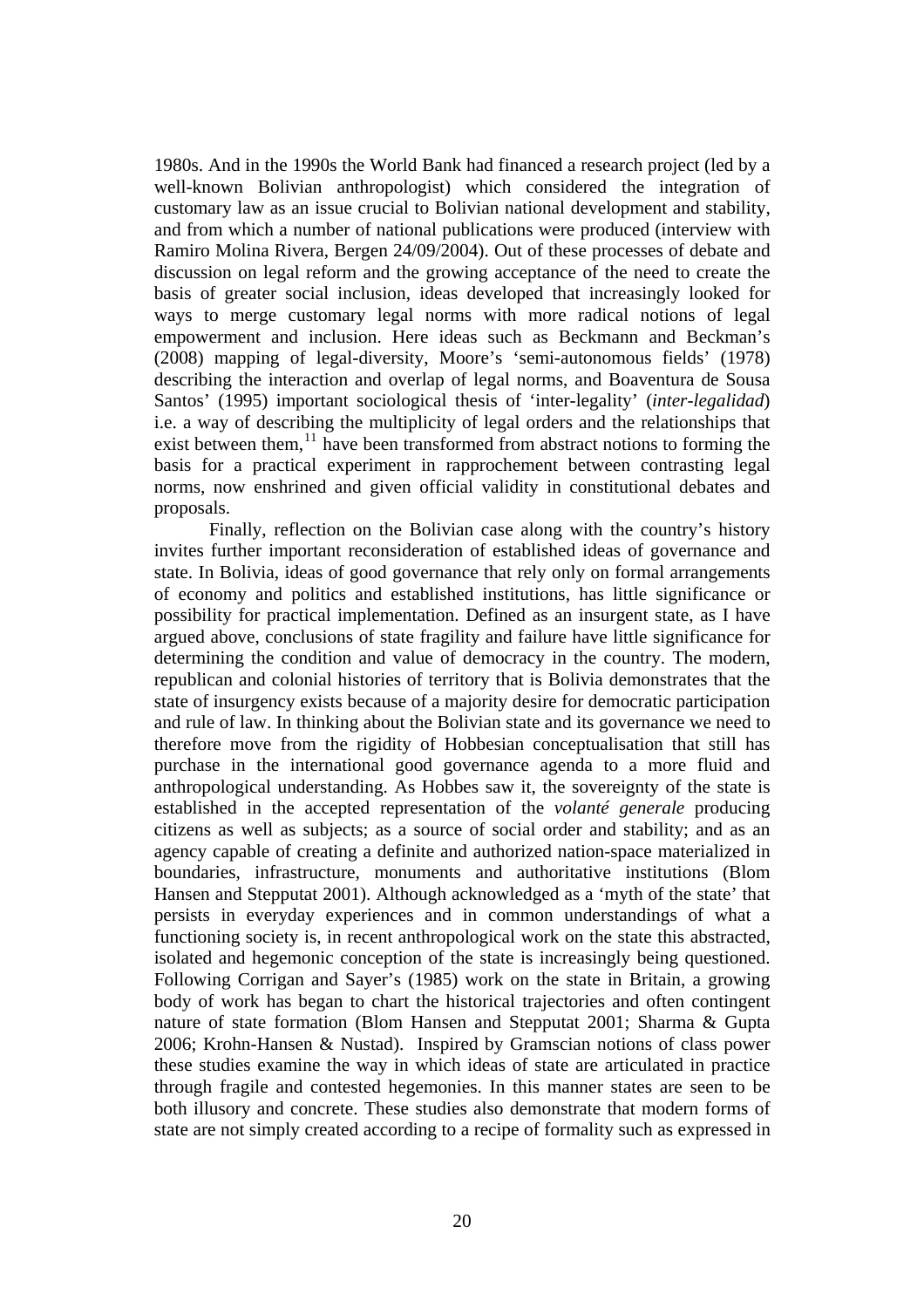the good governance agenda, but are rather in a continuous process of construction, and such constructions take place through invocation of a bundle of widespread and globalised registers of governance and authority – referred by some anthropologists as 'languages of stateness' (Blom Hansen and Stepputat 2001, 5; Bourdieu 1998, 55).

In adopting the idea of 'languages of stateness', there is acceptance of the fact that there are other languages or expressions of stateness than those invented in Europe (Geertz 1980). Moreover, it has opened the way for studies to be made of the co-existence and clash of competing languages of stateness with particular contexts, and recognition of the ability and agency of non-elite, marginalised, peasant communities in the formation of their own languages of state. Nugent (1993) for example has, through an anthropological/historical study of state relations and the legacy of the Mexican Revolution in Namiquipa, Mexico, argued against common contentions that peasants lack a politically structured ideology. Looking simply at the state obscures an understanding of alternative forms of power and identity, of movement and action which create 'oppositional cultures' and alternative spaces of power. Nugent goes on to argue that in this context community and state were formed through a mutual dialectic of cultural struggle.

Nugent's and the work by others on languages of stateness and of the mutual dialectics of cultural struggle would again in reflection help in drawing out the significance of the Bolivian case. It draws attention to the fact that although constantly threatened by rebellion and opposition, this very insurgency is a needed ingredient of democracy in Bolivia. Bolivia demonstrates what might be called a 'high-intensity democracy', that stands in strong contrast to 'low-intensity democracies' (Racamora, Gills and Wilson 1999), favoured by neoliberalists and where democratic institutions function, but where active representation and inclusion are kept to a minimum. In a sense Bolivia's hyper-active civil society is both a curse and a blessing, making long term political stability untenable, but ensuring that democratic commitment, fervour and innovation continue. Governments continue to rise and fall in Bolivia, but from crisis new understandings of the state and of the social pact are also being given form. This has sustained value for the country and contains important lessons for social processes elsewhere. Although written as philosophical sociology, the recent publication of Boaventura de Sousa Santos's *Conocer desde el Sur: Para un a cultura política emancipatoria* (Knowing from the South: Towards a Political Culture of Emancipation, 2008) makes a series of interesting parallels. Published by CLACSO together with the Public University in La Paz, it was written with specific reference in mind, to the recent Bolivian constitutional process. The book although perhaps overly enthusiastic in its idealism, is interesting because it suggests, just as is happening in constitutional processes in Bolivia, a break with established liberal democratic notions of the social pact that is incapable of escaping the result of exclusion, at the same time as it aims at the goal of inclusion. Social pacts often supported by the mechanism of constitutional reform are aimed at creating a socio-political paradigm that produces through normality, constancy and consistency four public goods: legitimacy of government, economic and social welfare, security and collective identity. However, because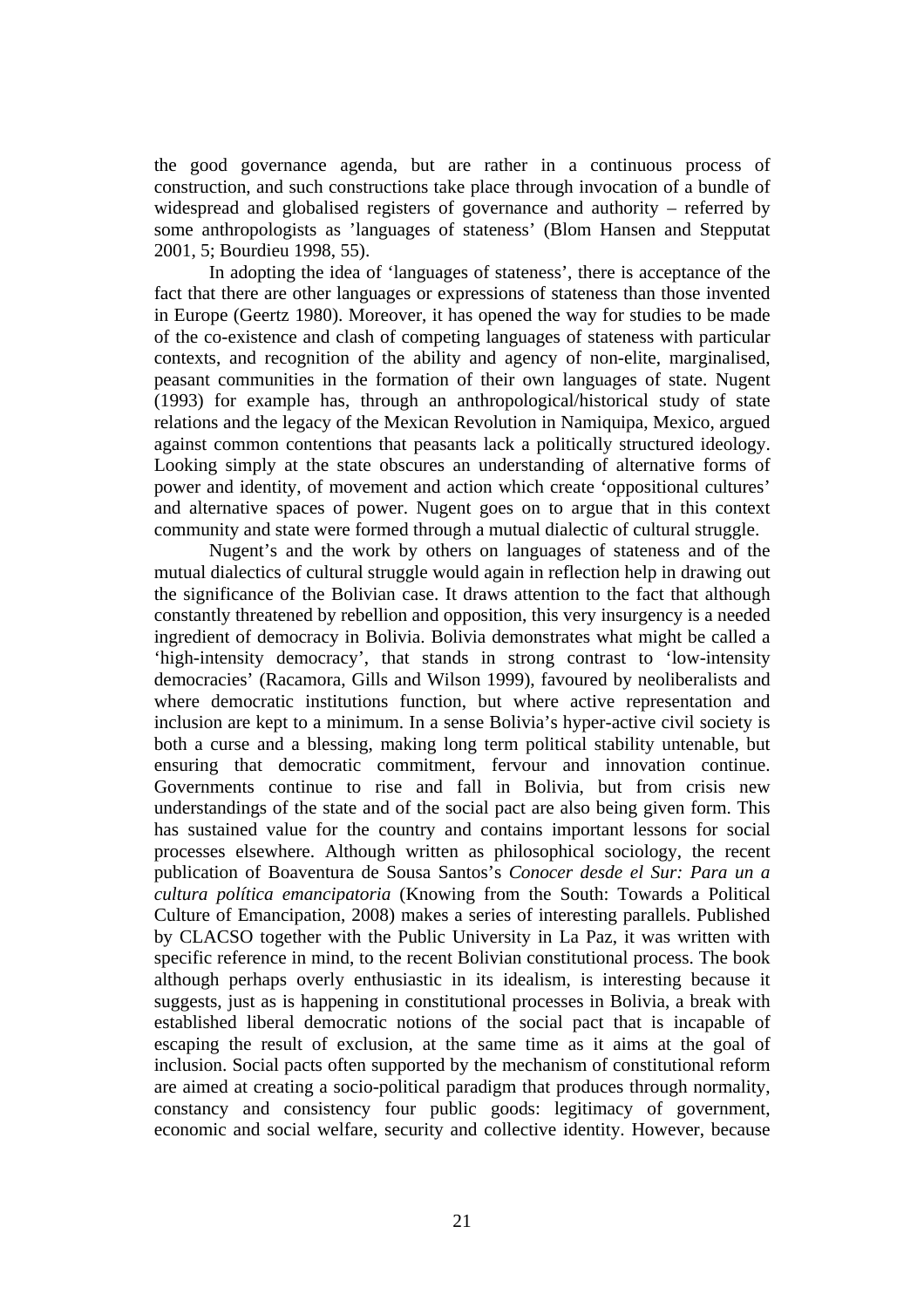of the impossibility of comprehensive inclusion, the formation of social pacts always results in a fight between social sectors with alternative and contrasting visions of constitution and distribution of these public goods. Sousa Santos (2008) proposes therefore that an alternative to the modern social pact must be formed that accepts conflict as necessary element of the contract itself. As such he proposes that the:

…final objective is the construction of a new social contract, different to that of modernity. This (contract) needs to be much more inclusive so that it brings in not only individuals and social groups, but nature. In the second place, it will be a more conflictive contract because the inclusion will need to be done according to the criteria of equality and difference. In the third place, although the final objective if the contract will be the reconstruction of the deliberative space-time of democracy, in contrast with the modern social contract, this contract with not limit itself to national and state space-time, but should include the local, national and global. In conclusion, the new contract will not be based on a clear distinction between State and civil society, between economy, politics and culture or between public and private; deliberative democracy, in terms of its cosmopolitan requirements, does not have a specific site or institutional specifics. (Sousa Santos 2008, 322)

To achieve the formation and ensure the democratic function of this new contract Sousa Santos argues that a rediscovery of the significance, redistribution and polymorphism of work must be made. Of great interest to the empirical reality of Bolivia and in analogy to anthropological thinking above, he also observes that the state will need to be transformed into a social movement -- transformed from being isolated space to being a renewed public space. Here Sousa Santos proposes that the monopolies of the state (economy, identity, security) need to be democratised and opened up for experimentation. As an illustrative example, he cites the practice of participatory budgeting in Brazil, and in the lecture accompanying the book launch in La Paz in February 2008, asserted that these ideas were 'pro-Bolivian' in the sense of supporting the processes of political reform and experimentation taking place in the country.

# **CONCLUSION**

In the pages above I have outlined the recent processes of constitutional reform in Bolivia and discussed their significance at mechanisms for the legal empowerment for the poor in the country. The paper outlines the radical nature of the reforms and demonstrates that the proposed constitution in the country aims at creating the basis for empowerment that stretches well-beyond standard approaches of rights-based development. Proposals for reform, themselves the product of inclusive processes of participatory democracy, form an agenda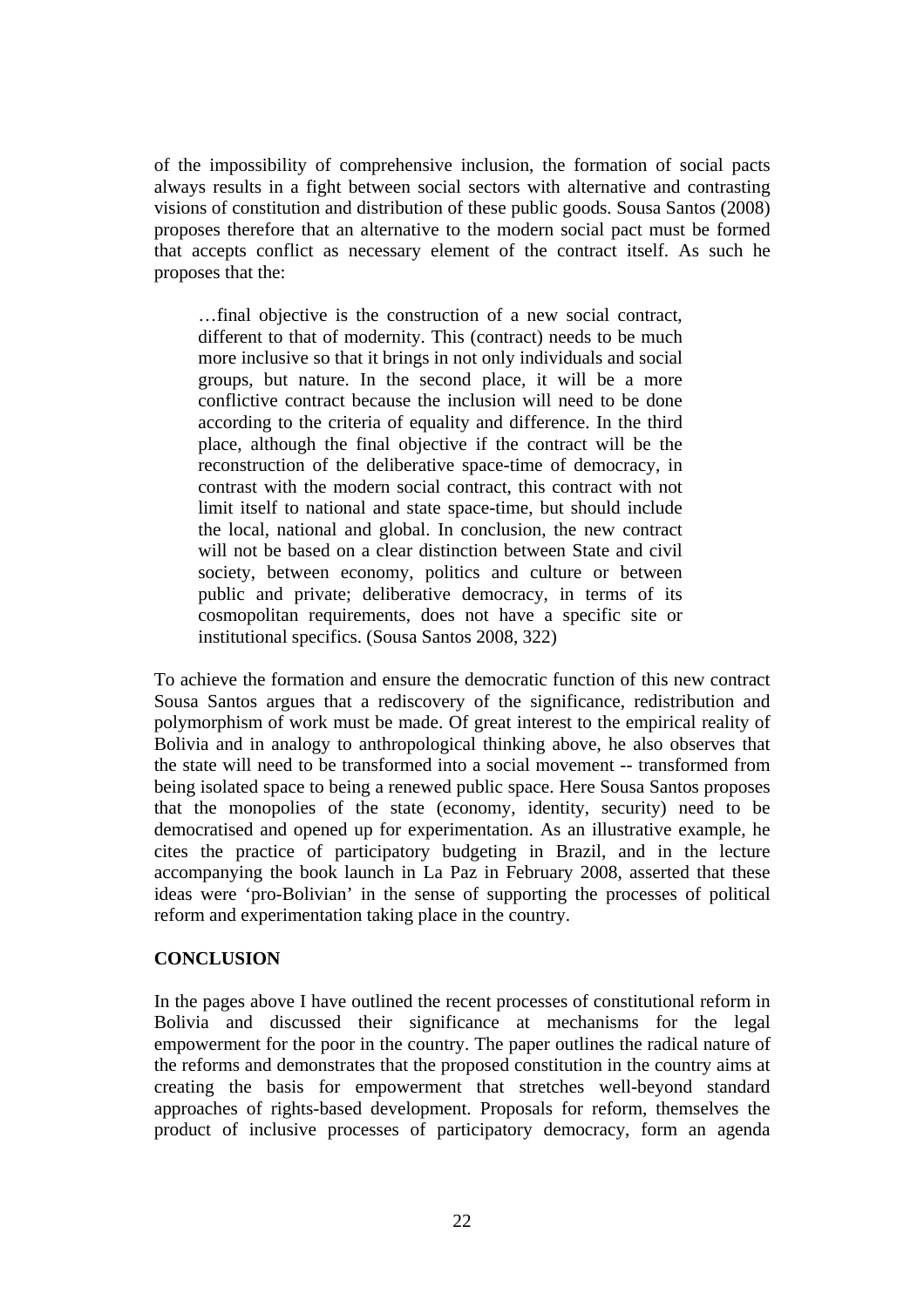through which the previously marginalised and largely indigent indigenous and peasant communities not only receive recognition and assistance in joining economic market mechanisms, but also become the backbone of an experimental state where liberal democratic structures are merged with indigenous understandings of law, ownership and public responsibility and where resources are returned through various mechanisms of state redistribution to public ownership and benefit.

The paper has discussed the sustainability of these proposed reforms in a context of persisting conflict and opposition from elite sections of the population threatened by the radical restructuring of power and economic rights in the country. I have also shown how recent protests and current opposition are placed within a longer and more tumultuous history of rebellion and contestation. Indeed, Bolivia has a culture of rebellion and political turmoil that continues to threaten the existence of political stability in the country and to divide the nation. However, we also see that the reduction of the history of Bolivian politics to rebellion, and therefore the state to fragile and anti-democratic is misleading. Bolivian society has experienced cycles of rebellion and protest precisely because of the democratic desires of its largely marginalised populations to put an end to exclusion through various forms of insurgency i.e. efforts not to destroy the state, but to enter into the state. We furthermore observe that whereas Bolivia has a history of political instability, it also has a history of obsession with the formation of rule of law and constitutionalism. This might summed up as a history of inconclusive efforts to form a social pact between the Bolivian state and recognised civil society.

With recognition of the complex and dual nature of Bolivian society, *i.e.* insurgency/rule of law, a more nuanced reading of the current political situation can be formed. Accordingly, it is possible to conclude that constitutionalism can indeed co-exist with a persisting insurgency. Indeed, we can conclude that whilst painful and constantly under threat of further violence, there are sustainable results for the legal empowerment of the poor from this relationship. It is possible therefore to arrive at perhaps the surprising conclusion that to a large extent the democratic alternative for Bolivia is connected to the hyper-activity and volatility of its highly politicised population. Of particular value for a multi-cultural society such as Bolivia are the recent moves to secure for the previously marginalised indigenous and peasant majority real participation and equal partnership with political elites in key decision-making processes in the country. Although criticisms abound about the over-expectations that it would produce, the participatory process of the constitutional assembly has without doubt delivered in this manner an important result of legal empowerment. And while other elements of the reformed Bolivia are under question, the process of the assembly has formed a general and irreversible acceptance of the need to accept plurality as a part of the national identity. Through the discussions and deliberations of the constitutional assembly, political decisions and practical mechanisms have been designed for the transfer of funds and assistance to marginalised and vulnerable communities. More controversially, these transfers and assistance are projected to not only take on the form of projected development assistance, but to stretch well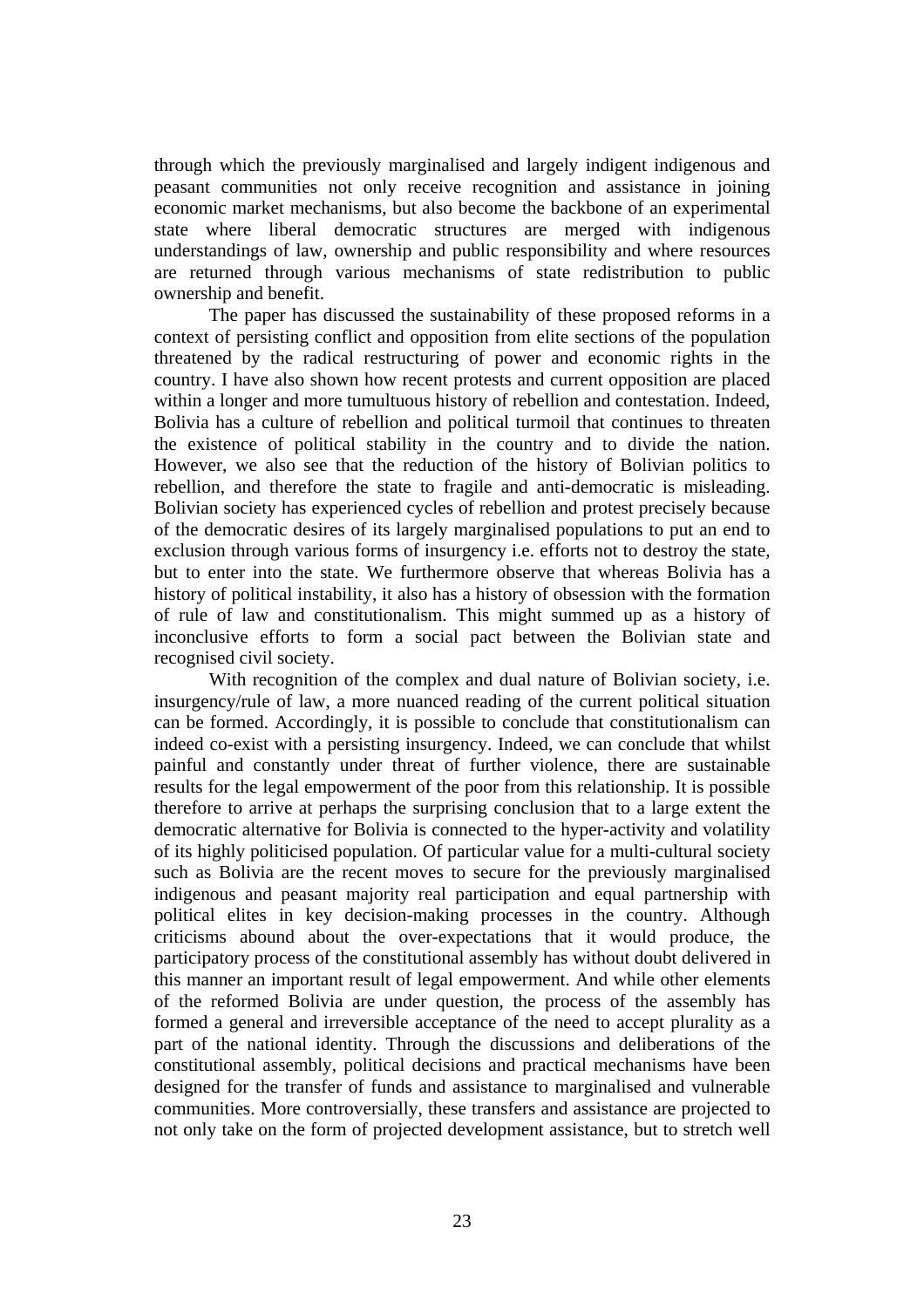beyond a De Soto agenda. They do so through their reclaiming of communal as well as individual rights, the socialisation of resources and the transformation of the scale and nature of the excluded in the economy through ideas of public ownership of natural resources. These are issues that are closely tied to questions of property and political autonomy, and as such to questions of power in the country. With so much at stake, the four lowland regions' threats of separation and of possible violence must be taken seriously. However, the open and generally 'socialised' nature of discussion and the remaining space for change to the proposed constitution through referendum suggests that whilst clearly painful, the possibility of progress towards further agreements remains.

Finally, in this paper, I have drawn attention to the limitations of ideas accepted into international development discourse about governance and the state. In the context of Bolivia, as in many other contexts, formal requirements and standard conceptualisations have little sense or value. I have argued that to understand the context of state and governance in Bolivia there is a need to adopt anthropological understandings of languages of stateness and governance. These are ideas that require us to look beyond the formal trappings of functioning democratic institutions and the economy, to the relationships that exist between these structures and the population. In this process we discover differing, and often contrasting languages of stateness that compete over long periods of time to define the state through dialectics of cultural struggle. It is from this dialectic, often militant and sometimes violent, that the nature of states and the nature of governance are defined. Where the possibility for negotiation, legal empowerment and the formation of a social pact (however defined) exist, there is the possibility of democratic agreement and sometimes consensus. From this perspective the details and nature of social relationships and interaction are supremely important. It is possible to conclude that while Bolivia faces stark choices and possibly further insurgency, recent processes of constitutionalism in the country are of great importance for internal and sustainable possibilities of change for the previously marginalised population. Moreover, the Bolivian population's demonstration of sustained politicisation and willingness to experiment should be highlighted as an example for legal empowerment that helps us (as de Sousa Santos argues) to think and argue beyond the limitations of existing practices and ideas aimed at emancipation of all peoples, not least the poor.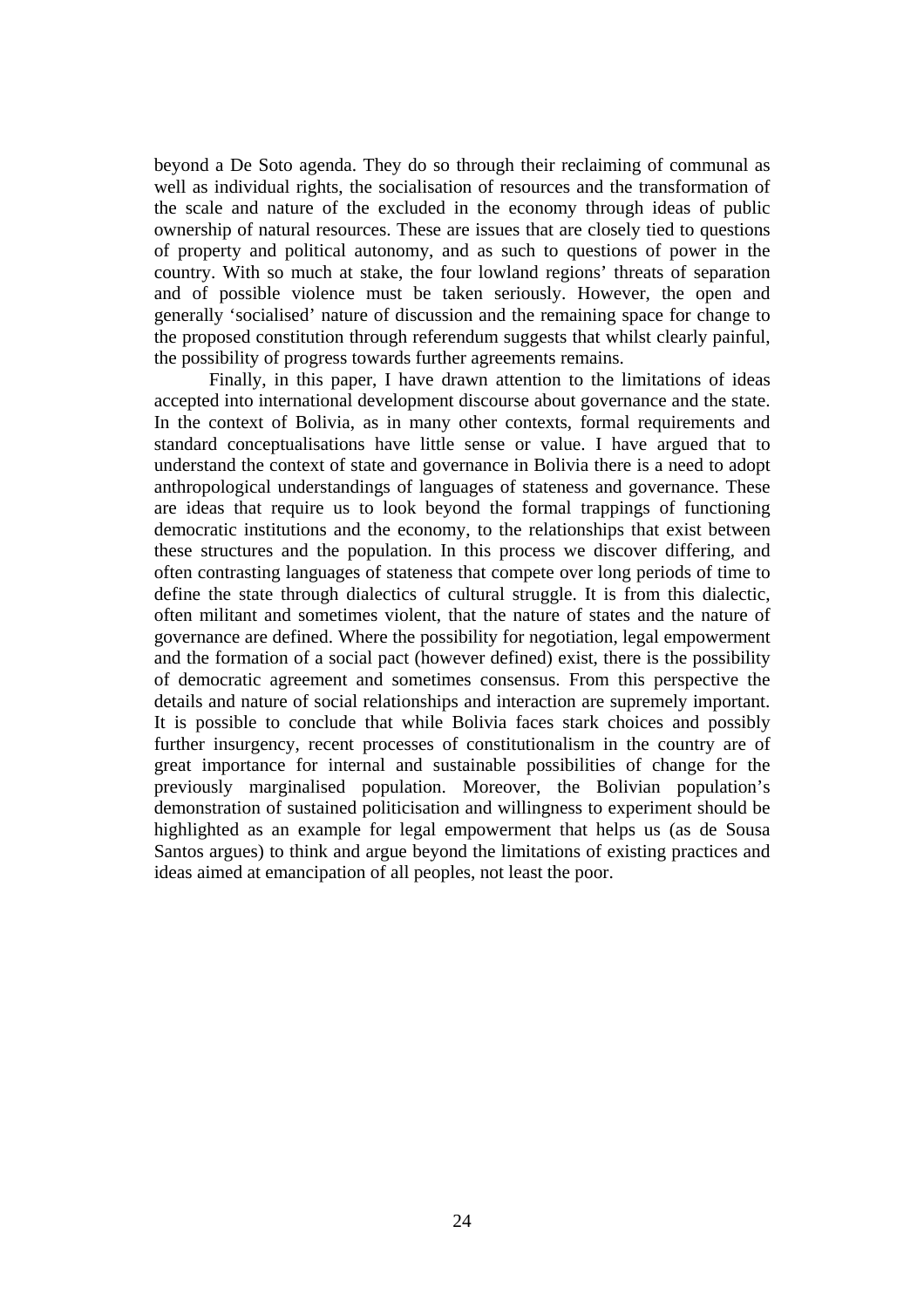### REFERENCES

Abercrombie, T. (1998), *Pathways of Memory and Power: Ethnography and History Among an Andean People* (Madison: Wisconsin University Press).

Appadurai, A. (1988), *The Social Life of Things: Commodities in Cultural Perspective* (Cambridge: Cambridge University Press).

Beckmann, F. and Beckmann, K. (eds.) (2008), *Dynamics of Plural Legal Orders: Journal of Legal Pluralism and Unofficial Law, Vol 53* (Berlin: Lit Verlag).

Blom Hansen, T. and Stepputat, F. (eds.) (2001), *States of Imagination: Ethnographic Explorations of the Postcolonial State* (Durham, N.C.: Duke University Press).

Bourdieu, P (1998) Practical Reason: On the Theory of Action, Stanford University Press.

Cheneval, F & De Soto, H. (1996), *Realizing Property Rights*. Ruffer and Rubb Publishing

Cooke, B. and Kothari, U. (2001), *Participation: The New Tyranny?* (London and New York: Zed Books).

Corrigan, P. and Sayer, D. (1985), The Great Arch: English State Formation as Cultural Revolution (Oxford: Basil Blackwell).

Dangl, B. (2007), *The Price of Fire: Resource Wars and Social Movements in Bolivia* (Oakland and Edinburgh: AK Press).

Diamond, L. (1996), 'Toward Democratic Consolidation', in L. Diamond and M. F. Plattner (eds.), The Global Resurgence of Democracy,  $2<sup>nd</sup>$  edition (Baltimore: Johns Hopkins University Press).

Diamond, L. (1999), *Developing Democracy: Towards Consolidation* (Baltimore and London: Johns Hopkins University Press).

Dunkerley, J. (1984), *Rebellion in the Veins: Political Struggle in Bolivia 1952- 1982* (London: Verso Editions).

Fischer, E. and Benson, P. (2006), *Broccoli and Desire: Global Connections and Maya Struggles in Post War Guatemala* (Stanford, Calif.: Stanford University Press).

Fung, A. and Olin Wright, E. (eds.) (2003), *Deepening Democracy: Institutional Innovations in Empowered Participatory Governance* (London: Verso).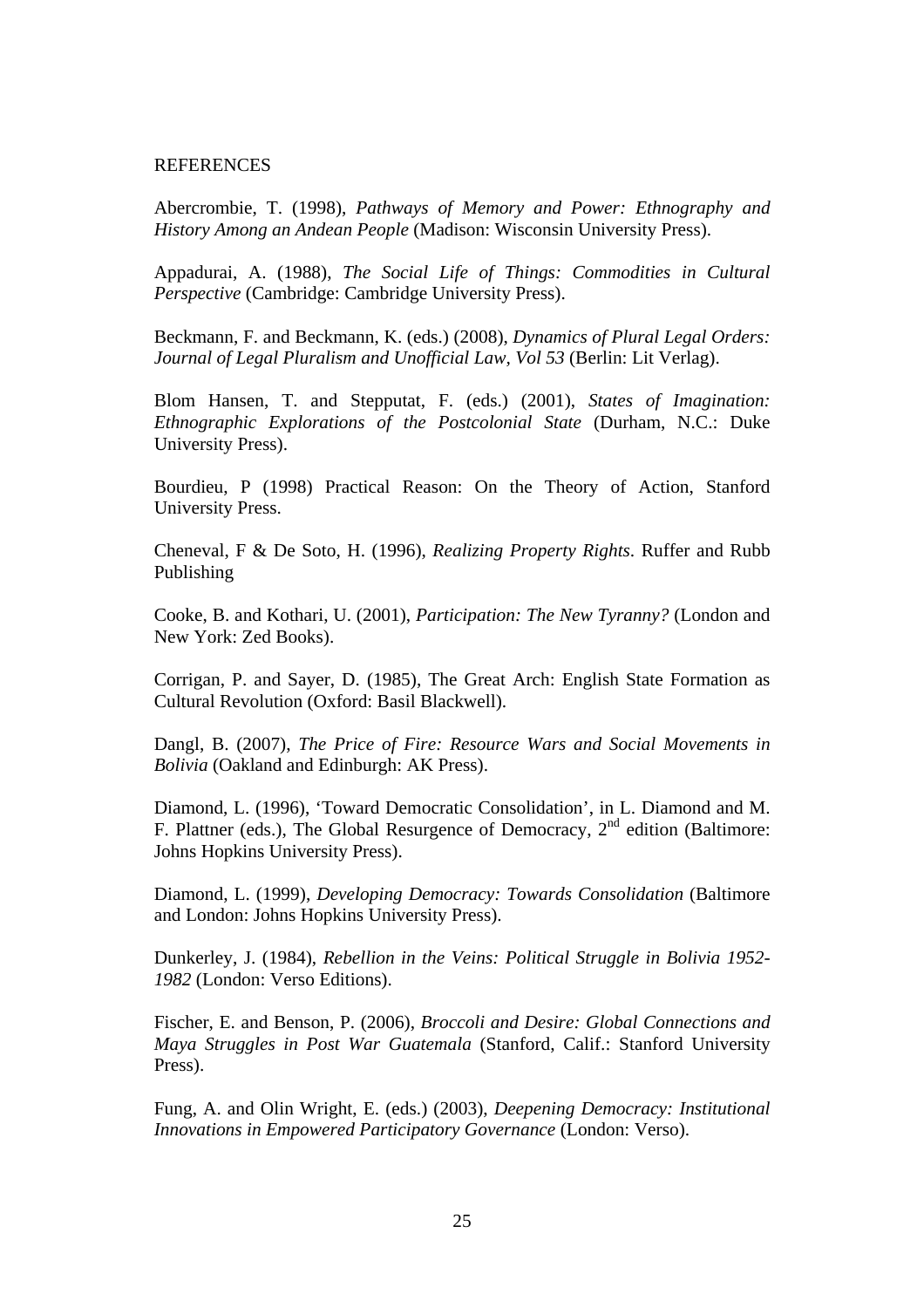Gargarella, R. (2003), 'Poverty and Human Rights', Unpublished manuscript, CROP, University of Bergen, Norway.

Geertz, C (1980) *Negara: The theatre state in 19<sup>th</sup> century Bali.* Princeton. NJ: Princeton University Press.

Goldstein, D. (2004), *The Spectacular City: Violence and Performance in Urban Bolivia* (Durham: Duke University Press).

Hale, C. (2002), 'Does Multiculturalism Menace? Governance, Cultural rights and the Politics of Identity in Guatemala', *Journal of Latin American Studies*, 34, 485–524.

Hale, C. and Millima´n, R. (2004), 'Rethinking Indigenous Politics in the Era of the Indio Permitido', *NACLA Report on the Americas*, 38:2, 16–21.

Hardt, M. and Negri, A. (2004), *Multitud: guerra y democracia en la era del imperio* (Barcelona: Debate).

Holston, J. (1999), 'Spaces of Insurgent Citizenship', in J. Holston (ed.) *Cities and Citizenship* (Durham, NC and London: Duke University Press).

Instituto Nacional de Estadísticas, Bolivia (2006), Características Sociodemográficas de la Población, INE, La Paz.

Krohn-Hansen, C & Nustad, K (2005) State Formation: Anthropological Perspectives (Anthropology, Culture and Society) Pluto Press.

Laserna, R. (2002), 'Conflictos sociales y movimientos políticos en Bolivia', in Las Piedras en el Camino, Ministerio de Desarrollo Sostenible y Planificación, La Paz, Bolivia.

Lazar, S. (2006), 'El Alto, ciudad rebelde: Organizational bases for revolt', *Bulletin of Latin American Research*, 25:2, 183–199.

Lee van Cott, D. (2000), *The Friendly Liquidation of the Past: The Politics of Diversity in Latin America* (Durham: Duke University Press).

Lowrey, K. (2006), 'Bolivia multietnico y pluricultural, ten years later: White separatism in the Bolivian lowlands', *Latin American and Caribbean Ethnic Studies*, 1:1, 63–84.

Luis Roca. J. (2005), *Bolivia despúes de la capitalizacíon* (La Paz).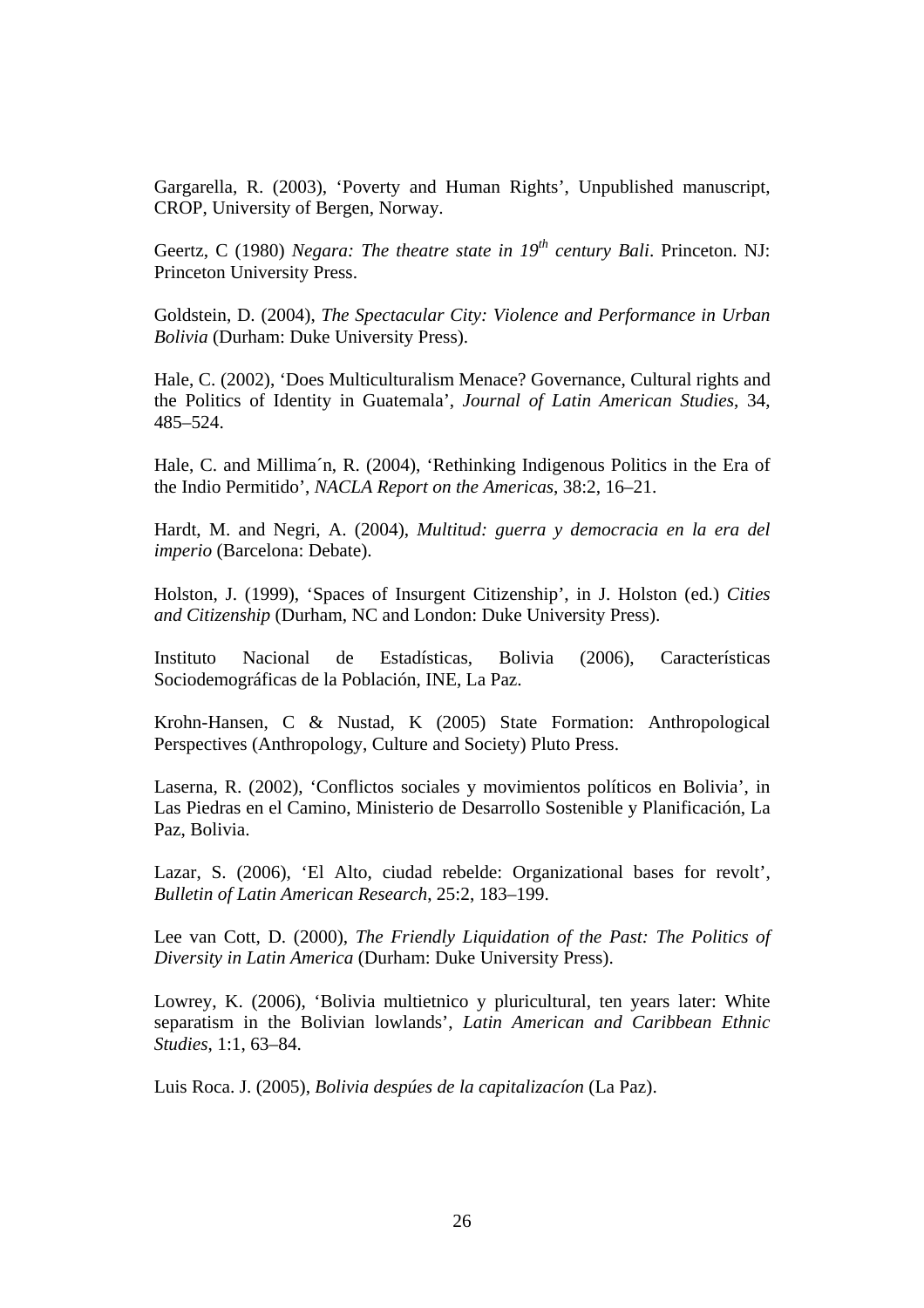McNeish, J. (2001), *Pueblo Chico, Infierno Grande: Globalization and the Politics of Participation in Highland Bolivia*, Unpublished Thesis (PhD), University of London.

McNeish, J. (2005), 'Poverty, Participation and Sleight of Hand', in D. Siquera and J. Cimadamore (eds.), *The Poverty of the State: The Role of the State in the Fight Against Poverty* (Buenos Aires: CLACSO).

McNeish, J. (2006), 'Stones on the Road: The Politics of Participation and the Generation of Crisis in Bolivia', *Bulletin of Latin American Research*, 25:2, 220- 240.

Ministerio de Gobierno, Bolivia (2007) *Constitución Politica de Estado Boliviano* (Oruro: Bolivia).

Moore, S. F. (1978), 'Law as a Semi-autonomous Social Field', in *Law as Process* (Boston: International Africa Institute/ James Currey).

Molina, Sergio & Arias, I (1996) *De la nación clandestina a la participación popular*. Informe especial: CEDOIN.

Nugent, D. (1993), *Spent Cartridges of Revolution: An Anthropological History of Namiquipa,* Chihuahua (Chicago: University of Chicago Press).

Pogge, T. (1994), 'An Egalitarian Law of Peoples', *Philosophy and Public Affairs*, 23:3, 195–224.

Platt, T. (1982), Estado boliviano y ayllu andino: tierra y tributo en el Norte de Potosí, Instituto de Estudios Peruanos, Lima.

Putnam, R., Leonardi, R. and Nanetti, R. (1993), *Making Democracy Work: Civic Traditions in Modern Italy* (Princeton, NJ.: Princeton University Press).

Rasnake, N. (1988), *Domination and Cultural Resistance: Authority and Power amongst an Andean People* (Durham: Duke University Press).

Rivera Cusicanqui, S. (2006), 'The Roots of the Rebellion: Reclaiming the Nation', in Prashad.V & Baly.T (ed) *Dispatches from Latin America: On the Frontlines Against Neoliberalism*, South End Press,

Rocamorra, J., Gills, B. and Wilson, R. (eds.) (1999), *Low Intensity Democracy: Political Power in the New World Order* (London: Pluto Press).

Rodgers, D. (2007), '*Slum Wars of the 21<sup>st</sup> Century: The New Geography of Conflict in Central America'*, Working Paper 10 (Series 2) Crisis States Research Centre, London School of Economics.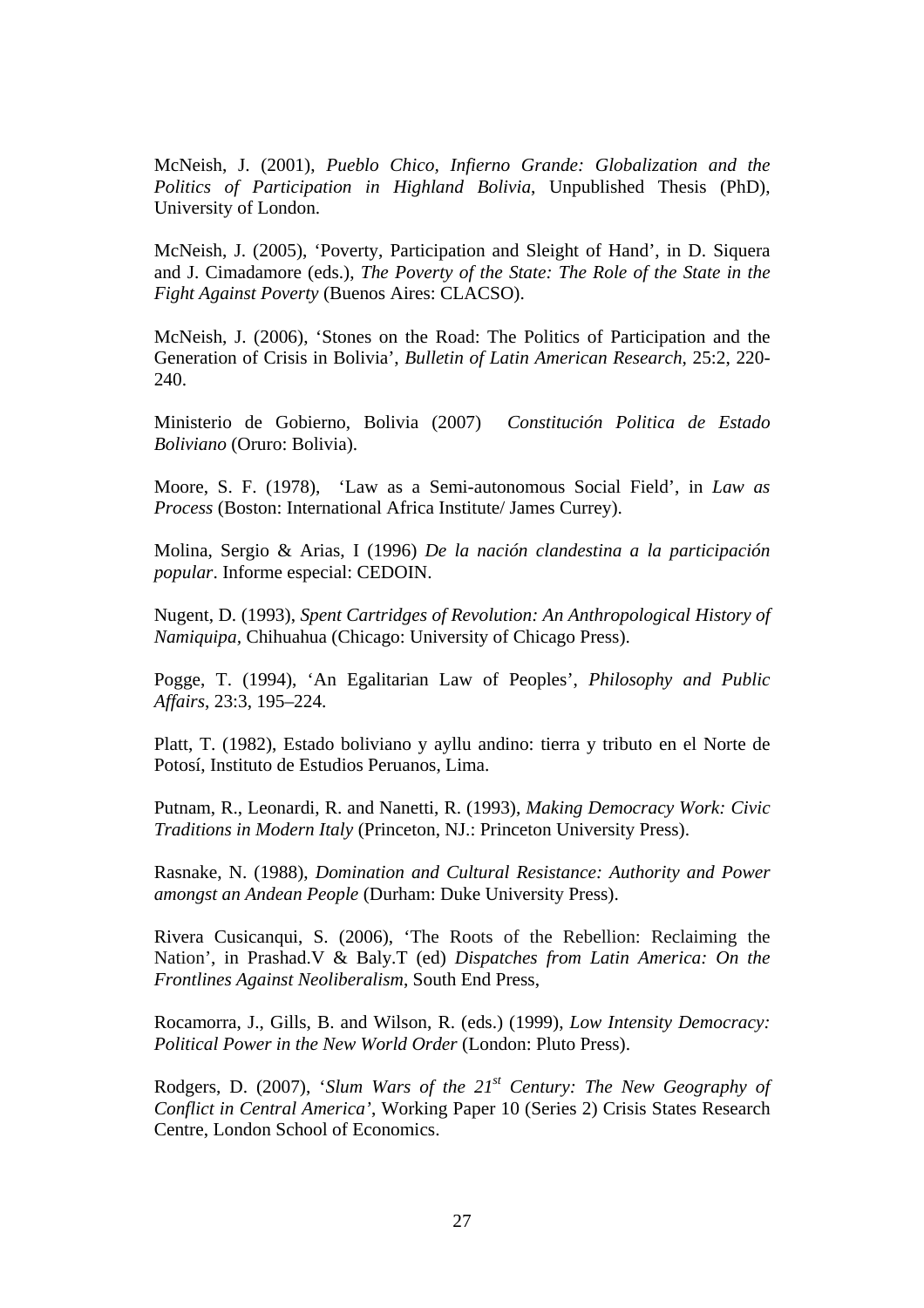<span id="page-27-1"></span>Salman, T. (2006) 'Jammed Democracy: Bolivia's Troubled Political Learning Process', Bulletin of Latin American Research, 25:2, 163-182.

Santos, B. de Sousa (1995), Towards a New Common Sense: Law, Science and Politics in Paradigmatic Transition (New York: Routledge).

Santos, B. de Sousa (2008), Conocer desde el Sur: Para una cultura empancipatoría, CLACSO Publications. Buenos Aires.

Sen, A. (2004), 'How Does Culture Matter?', in V. Rao and M. Walton (eds.) Culture and Public Action (Stanford: Stanford University Press).

Sharma, A & Gupta, A (2006) Anthropology of the State: A Reader. Wiley-Blackwell.

Stern, S. (1988), *Resistance, Rebellion and Consciousness in the Andean Peasant World, 18<sup>th</sup> to 20<sup>th</sup> Centuries* (Madison: University of Wisconsin Press).

*Tadesco, L. (2007) 'The Latin American State: "Failed" or Evolving?', Working Paper Series, No 37, Fride Foundation. Madrid and UK.* 

*World Bank/DFID (2005) "Engaging with Fragile States". In Why we need to work more effectively in fragile states. Washington.* 

## <span id="page-27-0"></span>**Notes**

 $\overline{a}$ 

[http://ainbolivia.org/index.php?option=com\\_content&task=view&id&Itemid=32](http://ainbolivia.org/index.php?option=com_content&task=view&id&Itemid=32) [4](http://ainbolivia.org/index.php?option=com_content&task=view&id&Itemid=32) *Ley de Convocatoria*

<sup>&</sup>lt;sup>1</sup> There were 157 coups between 1825 and 1982.

 $2^{2}$  According to the UNDP (2006), Bolivia is the most unequal society in Latin America. The median income of 90 per cent of the population is now 15 times larger than the poorest 10 per cent. Around 63 per cent of the population are indigenous and a  $1/3<sup>rd</sup>$  of the population lives below the poverty line.

<sup>&</sup>lt;sup>3</sup> 'A New Constitution for Bolivia: The History and Structure of the Constitutional Assembly', The Andean Information Network (June 28, 2006).

<sup>&</sup>lt;sup>5</sup> Los Tiempos, 'Encuesta: bolivianos optimistas con la Asamblea piden consenso', July 29, 2007.

 $6$  i.e. encompassing the 32 ethnic groups that make up the country's population of 8 million.

 $<sup>7</sup>$  A series of statements by the US and European governments as well as leading Latin American</sup> academics and politicians have raised these concerns. See for example Mario Vargas Llosa's comments about the protests in the Ecuadorian daily newspaper El Universo, 11 November 2003. These comments were reproduced in the editorial and debate columns of many Latin American national papers.

<sup>&</sup>lt;sup>8</sup> The result of this meeting was that Petrobras committed itself to investments amounting to \$1 billion in energy-based industry. This marked the official return to Bolivia of Brazil's giant conglomerate after the Morales-led nationalization of the gas industry in 2006. A year was to pass before Argentina brought Venezuela's sole support of Bolivia against a blockade of oil-industry corporations to an end. On October 19, former President Nestor Kirchner of Argentina signed an